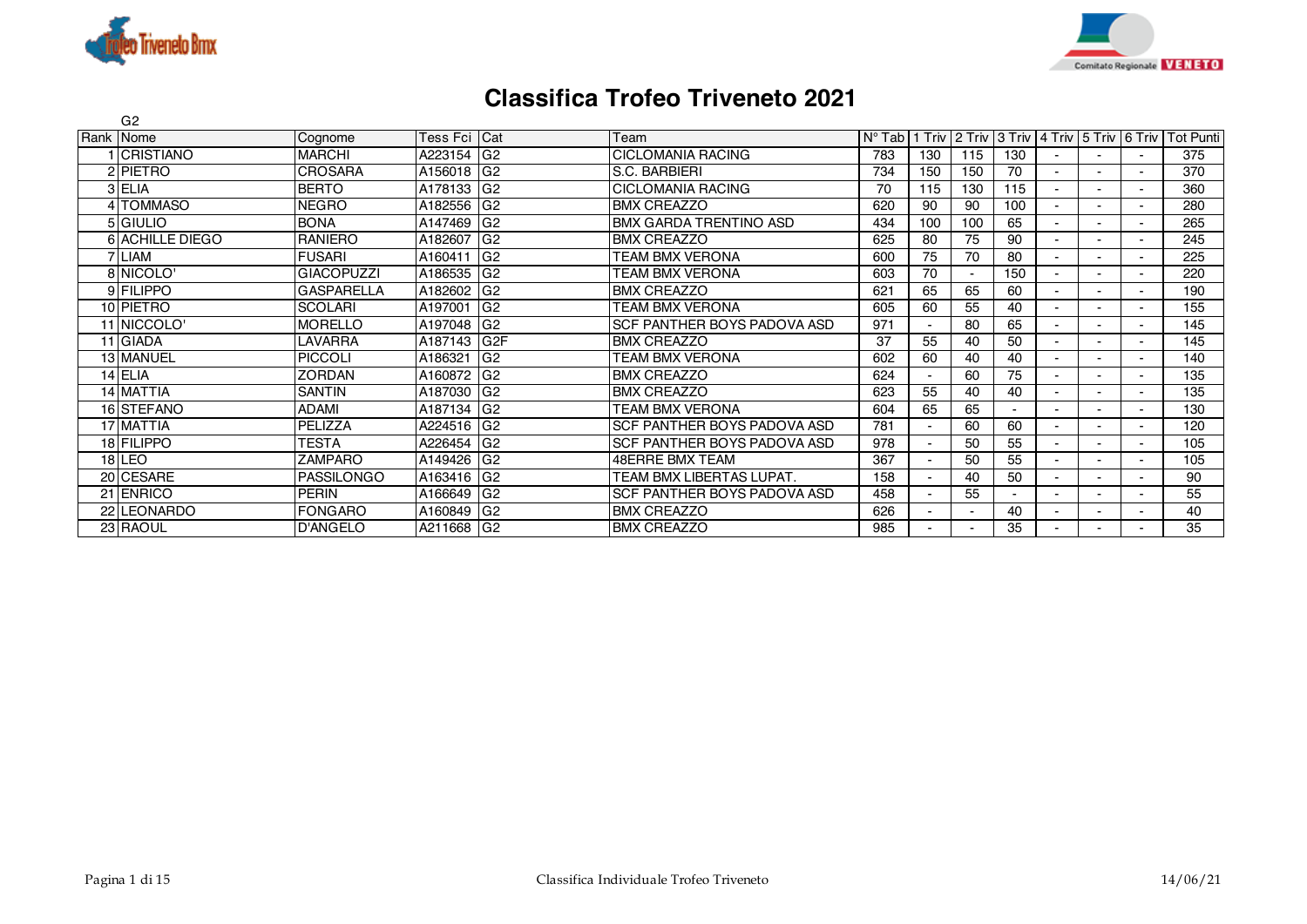



| G <sub>3</sub>      |                   |                 |                 |                                |                 |                          |                                           |                          |                          |                          |                          |                  |
|---------------------|-------------------|-----------------|-----------------|--------------------------------|-----------------|--------------------------|-------------------------------------------|--------------------------|--------------------------|--------------------------|--------------------------|------------------|
| Rank Nome           | Cognome           | <b>Tess Fci</b> | Cat             | Team                           | $N^{\circ}$ Tab |                          | 1 Triv 2 Triv 3 Triv 4 Triv 5 Triv 6 Triv |                          |                          |                          |                          | <b>Tot Punti</b> |
| <b>LEONARDO</b>     | <b>NESI</b>       | A160689         | G <sub>3</sub>  | <b>TEAM BMX VERONA</b>         | 219             | 80                       | 115                                       | 150                      |                          |                          |                          | 345              |
| 2 LORENZO FRANCESCO | <b>PREZIO</b>     | A160848         | G <sub>3</sub>  | <b>BMX CREAZZO</b>             | 110             | 115                      | 130                                       | $\overline{80}$          | $\overline{\phantom{a}}$ | $\overline{\phantom{a}}$ | $\sim$                   | 325              |
| 3 GIULIO            | <b>TRONCON</b>    | A182611         | lG3             | <b>BMX CREAZZO</b>             | 634             | 70                       | 65                                        | 130                      |                          | $\overline{a}$           | $\blacksquare$           | 265              |
| 3 CESARE            | <b>TAVERNINI</b>  | A180828         | G <sub>3</sub>  | <b>BMX GARDA TRENTINO ASD</b>  | 672             | 150                      | $\overline{\phantom{a}}$                  | 115                      |                          | $\overline{\phantom{a}}$ | $\overline{\phantom{a}}$ | 265              |
| 3 NICOLAS           | <b>MANGANOTTI</b> | A161695         | G3              | TEAM BMX LIBERTAS LUPAT.       | 159             | 100                      | 65                                        | 100                      |                          | $\overline{\phantom{a}}$ | $\overline{a}$           | 265              |
| 6 NICCOLO           | <b>ROSSETTO</b>   | A148882         | G <sub>3</sub>  | SCF PANTHER BOYS PADOVA ASD    | 459             | 60                       | 100                                       | 90                       | $\sim$                   | $\overline{\phantom{a}}$ | $\sim$                   | 250              |
| 7 GIORGIO           | <b>BOSCHINI</b>   | A224694         | G <sub>3</sub>  | SCF PANTHER BOYS PADOVA ASD    | 782             | 65                       | 70                                        | 70                       |                          | $\overline{a}$           | $\overline{\phantom{a}}$ | 205              |
| 7 RICCARDO          | <b>LIPPOLIS</b>   | A223066         | G <sub>3</sub>  | <b>CICLOMANIA RACING</b>       | 732             | 90                       | 60                                        | 55                       |                          |                          |                          | 205              |
| 9 NICOLO            | <b>LAVARRA</b>    | A160862         | G <sub>3</sub>  | <b>BMX CREAZZO</b>             | 637             | 60                       | 60                                        | 65                       |                          | $\sim$                   | $\sim$                   | 185              |
| 10 FEDERICO         | <b>MONTESEL</b>   | A146525         | G <sub>3</sub>  | <b>48ERRE BMX TEAM</b>         | 391             | 130                      | 50                                        | $\sim$                   | $\overline{\phantom{a}}$ | $\overline{\phantom{a}}$ | $\sim$                   | 180              |
| 11 TOMMASO          | <b>GALASSI</b>    | A160856         | G <sub>3</sub>  | <b>BMX CREAZZO</b>             | 636             | 55                       | $\overline{75}$                           | 40                       |                          | $\overline{a}$           | $\overline{a}$           | 170              |
| 12 ANDREA           | <b>PUSHI</b>      | A130005         | G <sub>3</sub>  | ASD AFTER SKULL - ROGUE RACING | 674             |                          | 80                                        | 75                       |                          | $\overline{\phantom{a}}$ | $\blacksquare$           | 155              |
| 13 BORIS            | <b>MORAVEC</b>    | ES99968         | G3              | <b>BMX RACING KIDS TEAM</b>    | 46              | $\overline{\phantom{a}}$ | 150                                       | $\sim$                   |                          | $\overline{a}$           | $\overline{a}$           | 150              |
| 14 LORENZO          | <b>MENEGUZZO</b>  | A182609         | G <sub>3</sub>  | <b>BMX CREAZZO</b>             | 629             | 50                       | 40                                        | 50                       |                          | $\overline{\phantom{a}}$ | $\sim$                   | 140              |
| 15 RICCARDO         | <b>GIARETTA</b>   | A136037         | G <sub>3</sub>  | TEAM BMX LIBERTAS LUPAT.       | 160             | 75                       | $\sim$                                    | 60                       |                          | $\overline{\phantom{a}}$ | $\overline{\phantom{a}}$ | 135              |
| 16 MATTIA           | <b>BISSOLI</b>    | A136076         | G3              | TEAM BMX LIBERTAS LUPAT.       | 161             | 40                       | 90                                        |                          |                          |                          | $\sim$                   | 130              |
| 17 PABLO            | <b>MORARI</b>     | A207292         | G <sub>3</sub>  | <b>TEAM BMX VERONA</b>         | 609             | 35                       | 35                                        | 50                       |                          | $\sim$                   | $\overline{a}$           | 120              |
| 18 LEONARDO         | <b>DUSATTI</b>    | A151562         | G <sub>3</sub>  | <b>BMX GARDA TRENTINO ASD</b>  | 437             | $\overline{\phantom{a}}$ | 50                                        | 65                       | $\blacksquare$           | $\overline{\phantom{a}}$ | $\sim$                   | 115              |
| 19 ELIAH            | <b>REITERER</b>   | A170561         | G <sub>3</sub>  | BMX TEAM ALTO ADIGE SÜDTIROL   | 570             | $\overline{50}$          | 55                                        | $\sim$                   |                          | $\overline{a}$           | $\overline{a}$           | 105              |
| 19 TINO             | <b>PICHLER</b>    | A187728         | G <sub>3</sub>  | BMX TEAM ALTO ADIGE SÜDTIROL   | 682             | 40                       | 25                                        | 40                       |                          | $\overline{\phantom{a}}$ | $\overline{\phantom{a}}$ | 105              |
| 19 MATHIAS          | <b>BOGO</b>       | A160751         | G <sub>3</sub>  | <b>48ERRE BMX TEAM</b>         | 390             | 65                       | $\sim$                                    | 40                       | $\overline{a}$           | $\overline{\phantom{a}}$ | $\blacksquare$           | 105              |
| 19 GIANMARCO        | <b>MOLINARI</b>   | A207681         | G <sub>3</sub>  | BMX TEAM ALTO ADIGE SÜDTIROL   | 681             | 35                       | 35                                        | 35                       |                          | $\overline{\phantom{a}}$ | $\overline{\phantom{0}}$ | 105              |
| 23 GIOVANNI         | <b>MONTERISI</b>  | A187051         | IG <sub>3</sub> | <b>BMX CREAZZO</b>             | 633             | 30                       | 40                                        | 30                       |                          | $\overline{\phantom{a}}$ | $\blacksquare$           | 100              |
| 24 SEBASTIAN        | <b>MENOTTI</b>    | A147462 G3      |                 | BMX GARDA TRENTINO ASD         | 435             | 55                       | 40                                        |                          |                          | $\overline{\phantom{a}}$ | $\overline{\phantom{a}}$ | 95               |
| 24 ETTORE           | <b>BELLONI</b>    | A173168         | G <sub>3</sub>  | <b>TEAM BMX VERONA</b>         | 606             | 35                       | 30                                        | 30                       |                          | $\sim$                   | $\overline{a}$           | 95               |
| 26 GIOELE           | <b>ASSALINI</b>   | A187026         | G <sub>3</sub>  | <b>BMX CREAZZO</b>             | 628             | 35                       | 25                                        | 30                       | $\overline{\phantom{a}}$ | $\overline{\phantom{a}}$ | $\blacksquare$           | 90               |
| 27 SVEN             | <b>ROIATTI</b>    | A130661         | lG3             | 48ERRE BMX TEAM                | 389             |                          | 40                                        | 40                       |                          | $\overline{a}$           | $\overline{\phantom{a}}$ | 80               |
| 28 LEONARDO         | <b>ZORDAN</b>     | A187042         | G <sub>3</sub>  | <b>BMX CREAZZO</b>             | 632             | 40                       | $\sim$                                    | 35                       |                          | $\overline{\phantom{a}}$ | $\blacksquare$           | 75               |
| 29 ENEA             | <b>SATTOLO</b>    | A179626         | G <sub>3</sub>  | <b>48ERRE BMX TEAM</b>         | 584             | 40                       | 30                                        | $\sim$                   |                          | $\overline{\phantom{a}}$ | $\blacksquare$           | 70               |
| 30 VITTORIA         | <b>CAMPAGNARO</b> | A160855         | G <sub>3F</sub> | <b>BMX CREAZZO</b>             | 38              | $\overline{\phantom{a}}$ | 30                                        | 35                       |                          | $\overline{\phantom{a}}$ | $\sim$                   | 65               |
| 30 FILIPPO          | <b>TURRI</b>      | A185980         | G <sub>3</sub>  | <b>TEAM BMX VERONA</b>         | 607             | $\overline{\phantom{a}}$ | 30                                        | 35                       |                          | $\overline{\phantom{a}}$ | $\blacksquare$           | 65               |
| 32 ALESSIO          | <b>CIAGHI</b>     | A151560         | G <sub>3</sub>  | BMX GARDA TRENTINO ASD         | 436             |                          | $\sim$                                    | 60                       |                          | $\overline{\phantom{a}}$ | $\sim$                   | 60               |
| 33 GIOVANNI         | <b>GALEAZZO</b>   | A177238         | G <sub>3</sub>  | SCF PANTHER BOYS PADOVA ASD    | 699             | $\overline{\phantom{a}}$ | 55                                        |                          |                          | $\sim$                   | $\overline{a}$           | 55               |
| 33 JAKA             | <b>SEVER</b>      | ET02971         | G <sub>3</sub>  | <b>KK CRN TRN</b>              | 95              | $\overline{\phantom{a}}$ | $\overline{\phantom{a}}$                  | 55                       |                          | $\overline{a}$           | $\overline{a}$           | 55               |
| 35 LEONARDO         | <b>ZAMUNARO</b>   | A182587         | G <sub>3</sub>  | <b>BMX CREAZZO</b>             | 631             |                          | 25                                        | 25                       |                          | $\overline{\phantom{a}}$ | $\overline{\phantom{a}}$ | 50               |
| 36 MARIO            | <b>TONDELLO</b>   | A208817         | G <sub>3</sub>  | SCF PANTHER BOYS PADOVA ASD    | 979             |                          | 35                                        | $\overline{\phantom{a}}$ |                          | $\overline{a}$           |                          | 35               |
| 36 FRANCESCO        | <b>CASLINI</b>    | A164448         | G <sub>3</sub>  | <b>TEAM BMX GARLATE</b>        | 296             |                          | 35                                        |                          |                          | $\blacksquare$           |                          | 35               |
| 38 JACOPO           | <b>SANDRI</b>     | A187043         | G <sub>3</sub>  | <b>BMX CREAZZO</b>             | 635             | $\overline{\phantom{a}}$ | $\sim$                                    | 30                       | $\overline{\phantom{a}}$ | $\overline{\phantom{a}}$ | $\overline{\phantom{a}}$ | 30               |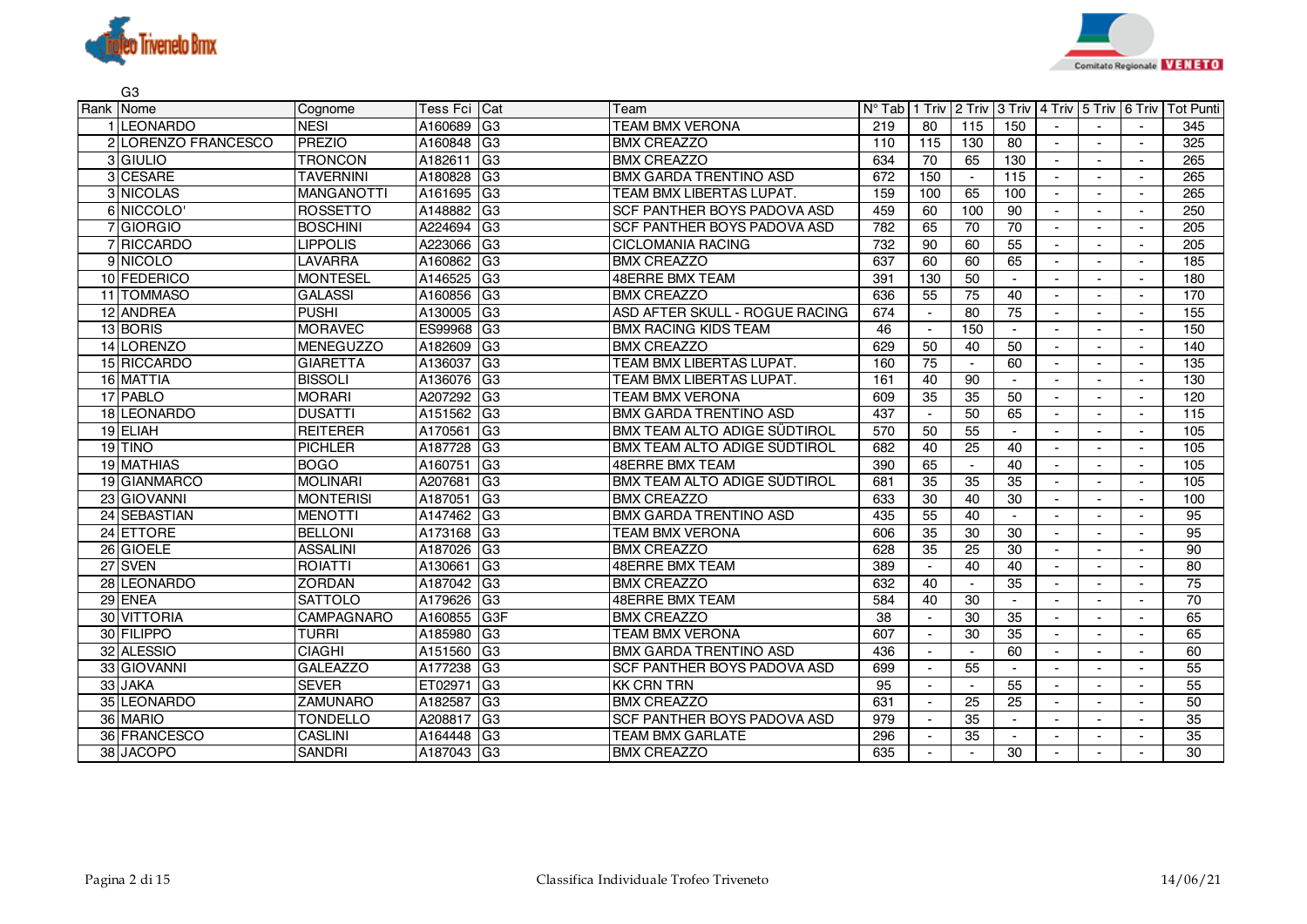



|      | G <sub>4</sub>  |                    |                 |                |                                |                 |                |                          |                             |        |                          |        |                  |
|------|-----------------|--------------------|-----------------|----------------|--------------------------------|-----------------|----------------|--------------------------|-----------------------------|--------|--------------------------|--------|------------------|
| Rank | <b>Nome</b>     | Cognome            | <b>Tess Fci</b> | Cat            | Team                           | $N^{\circ}$ Tab | 1 Triv         | 2 Triv                   | 3 Triv 4 Triv 5 Triv 6 Triv |        |                          |        | <b>Tot Punti</b> |
|      | <b>LIAM</b>     | <b>TOMIZIOLI</b>   | A076239         | G <sub>4</sub> | <b>CICLOMANIA RACING</b>       | 75              | 115            | 130                      | 150                         |        |                          |        | 395              |
|      | 2 ENEA          | <b>BROGGIO</b>     | A108525         | G <sub>4</sub> | TEAM BMX LIBERTAS LUPAT.       | 167             | 150            | 100                      | 115                         | $\sim$ | $\blacksquare$           |        | 365              |
|      | 3 RICCARDO      | <b>MARAGNA</b>     | A136426         | G <sub>4</sub> | <b>CICLOMANIA RACING</b>       | 74              | 100            | 75                       | 130                         |        |                          |        | 305              |
|      | <b>EDOARDO</b>  | DISARO'            | A092131         | G <sub>4</sub> | SCF PANTHER BOYS PADOVA ASD    | 461             | 90             | 40                       | 100                         |        |                          |        | 230              |
|      | 4 TOMMASO       | <b>RITARDATI</b>   | A082185         | G <sub>4</sub> | <b>BMX CREAZZO</b>             | 112             | 75             | 65                       | 90                          |        |                          |        | 230              |
|      | 4 TOMMASO       | <b>ARTICO</b>      | A093127         | G <sub>4</sub> | SCF PANTHER BOYS PADOVA ASD    | 462             | 80             | 70                       | 80                          |        |                          |        | 230              |
|      | 4 CHRISTIAN     | <b>LUCENTE</b>     | A108538         | G <sub>4</sub> | <b>CICLOMANIA RACING</b>       | 72              | 130            | 35                       | 65                          |        | $\overline{\phantom{a}}$ |        | 230              |
|      | 8 MATTEO        | <b>FANTATO</b>     | A108529         | G <sub>4</sub> | TEAM BMX LIBERTAS LUPAT.       | 165             | 60             | 60                       | 75                          |        |                          |        | 195              |
|      | 8 NICCOLO       | <b>SCOLARI</b>     | A132506         | G <sub>4</sub> | TEAM BMX VERONA                | 221             | 70             | 55                       | 70                          |        |                          |        | 195              |
|      | 10 PIETRO       | <b>LONGO</b>       | A108536         | G <sub>4</sub> | TEAM BMX LIBERTAS LUPAT        | 163             | 65             | 65                       | 60                          | $\sim$ |                          |        | 190              |
|      | 11 LEONARDO     | <b>MORETTO</b>     | A076249         | G <sub>4</sub> | TEAM BMX LIBERTAS LUPAT.       | 168             | 65             | 55                       | 65                          |        |                          |        | 185              |
|      | 12 CARLO        | <b>VICENTINI</b>   | A132399         | G4             | <b>TEAM BMX VERONA</b>         | 223             | 55             | 50                       | 55                          |        |                          |        | 160              |
|      | 13 DOMINIK      | RÁLIŠ              | ES99969         | G <sub>4</sub> | <b>BMX RACING KIDS TEAM</b>    | $\overline{2}$  |                | 150                      |                             |        |                          |        | 150              |
|      | 14 DAVID        | <b>CUCCI</b>       | A103130         | G <sub>4</sub> | BMX TEAM ALTO ADIGE SÜDTIROL   | 56              | 60             | 40                       | 40                          |        |                          |        | 140              |
|      | 15 ELIA         | <b>SANDRI</b>      | A187248         | G <sub>4</sub> | <b>BMX CREAZZO</b>             | 639             | 40             | 40                       | 50                          |        |                          |        | 130              |
|      | 16 JAKUB        | <b>DLOUHÝ</b>      | ES99970         | G <sub>4</sub> | <b>BMX RACING KIDS TEAM</b>    | 84              |                | 115                      |                             |        |                          |        | 115              |
|      | 16 NICOLO'      | <b>DE VECCHI</b>   | A163417         | G <sub>4</sub> | TEAM BMX LIBERTAS LUPAT.       | 164             | 40             | 40                       | 35                          |        | $\overline{\phantom{a}}$ |        | 115              |
|      | 18 PIETRO       | <b>MARCHI</b>      | A185982         | G4             | <b>TEAM BMX VERONA</b>         | 610             | 55             |                          | 50                          |        |                          |        | 105              |
|      | 19 ALAN         | <b>PETIOKÝ</b>     | ES99971         | G4             | <b>BMX RACING KIDS TEAM</b>    | 281             |                | 90                       |                             |        |                          |        | 90               |
|      | 19 FRANCESCO    | <b>ROSSI</b>       | A132700         | G <sub>4</sub> | TEAM BMX VERONA                | 224             |                | 50                       | 40                          |        |                          |        | 90               |
|      | 21 ZENO FABIO   | <b>MAESTRELLI</b>  | A214460         | G <sub>4</sub> | <b>CICLOMANIA RACING</b>       | 792             | 50             | $\blacksquare$           | 35                          |        |                          |        | 85               |
|      | 22 TOMMASO      | <b>LONCRINI</b>    | A160169         | G <sub>4</sub> | <b>BMX GARDA TRENTINO ASD</b>  | 438             | 50             | 30                       | $\sim$                      | $\sim$ | $\blacksquare$           | $\sim$ | 80               |
|      | 22 TOMMASO      | LANZA              | A100814         | G <sub>4</sub> | <b>TEAM BMX GARLATE</b>        | 302             |                | 80                       |                             |        |                          |        | 80               |
|      | 24 LEONARDO     | CANALE             | A154721         | G <sub>4</sub> | ASD AFTER SKULL - ROGUE RACING | 425             |                | 35                       | 40                          |        |                          |        | 75               |
|      | 25 LEONARDO     | <b>BETTELLA</b>    | A228459         | G <sub>4</sub> | SCF PANTHER BOYS PADOVA ASD    | 967             |                | 30                       | 35                          |        |                          |        | 65               |
|      | 26 MATTEO       | <b>RACCAGNI</b>    | A139904         | G <sub>4</sub> | <b>TEAM BMX GARLATE</b>        | 297             |                | 60                       | $\sim$                      |        | $\overline{\phantom{a}}$ |        | 60               |
|      | 26 DAVIDE       | <b>BATTISTUTTA</b> | A099135         | G <sub>4</sub> | <b>48ERRE BMX TEAM</b>         | 394             | $\blacksquare$ | $\sim$                   | 60                          |        |                          |        | 60               |
|      | $28$ Leo        | Fandler            | ET02979         | G4             | Sportunion Baierdorf           | 14              |                | $\overline{\phantom{a}}$ | 55                          |        |                          |        | 55               |
| 29   | <b>GIOVANNI</b> | <b>DONAZZOLO</b>   | A187145         | G <sub>4</sub> | <b>BMX CREAZZO</b>             | 638             |                | $\blacksquare$           | 40                          |        |                          |        | 40               |
|      | 30 EDUARD       | <b>APOSTOL</b>     | A177221         | G <sub>4</sub> | SCF PANTHER BOYS PADOVA ASD    | 784             |                | 35                       | $\sim$                      |        |                          |        | 35               |
|      | 30 TOMMASO      | <b>BRAVI</b>       | A086877         | G <sub>4</sub> | <b>TEAM BMX GARLATE</b>        | 304             |                | 35                       |                             |        |                          |        | 35               |
|      | 32 PIETRO       | <b>TONIN</b>       | A191029         | IG4            | SCF PANTHER BOYS PADOVA ASD    | 980             |                | 30                       |                             |        |                          |        | 30               |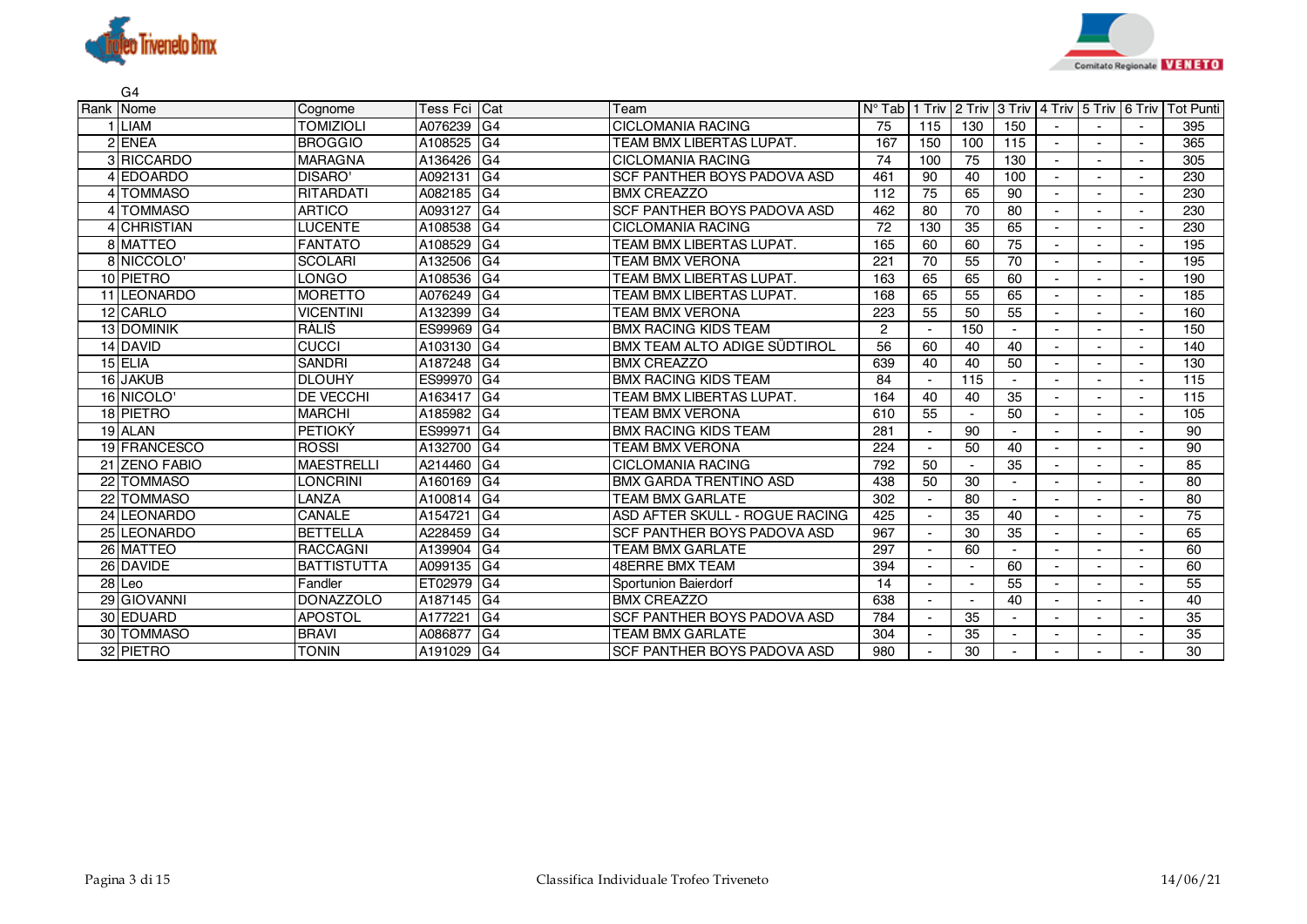



| G <sub>5</sub>     |                     |          |                |                                        |                  |                          |                          |                             |                          |                          |                          |                  |
|--------------------|---------------------|----------|----------------|----------------------------------------|------------------|--------------------------|--------------------------|-----------------------------|--------------------------|--------------------------|--------------------------|------------------|
| Rank Nome          | Cognome             | Tess Fci | Cat            | Team                                   | $N^{\circ}$ Tab  | 1 Triv                   | 2 Triv                   | 3 Triv                      | 4 Triv 5 Triv 6 Triv     |                          |                          | <b>Tot Punti</b> |
| <b>IFEDERICO</b>   | <b>TEMPESTINI</b>   | A047501  | G <sub>5</sub> | <b>CICLOMANIA RACING</b>               | 78               | 150                      | 115                      | 115                         |                          |                          |                          | 380              |
| 2 WILLIAM          | <b>GAULE</b>        | A107629  | G <sub>5</sub> | <b>CICLOMANIA RACING</b>               | $\overline{77}$  | 130                      | 90                       | 150                         |                          |                          | $\sim$                   | $\overline{370}$ |
| 3 JOŠT             | LOŽAR               | ES99994  | G <sub>5</sub> | KOLESARSKO DRUŠTVO RAJD                | $\overline{123}$ | $\sim$                   | 100                      | 130                         | $\sim$                   | $\overline{a}$           | $\blacksquare$           | 230              |
| 4 LEONARDO         | PIZZINI             | A065462  | G <sub>5</sub> | <b>CICLOMANIA RACING</b>               | 76               | 115                      | 60                       | 50                          | $\blacksquare$           |                          | $\blacksquare$           | 225              |
| 5 VITTORIO         | <b>SAMA</b>         | A082258  | G <sub>5</sub> | TEAM BMX VERONA                        | 229              | 65                       | 75                       | $\overline{70}$             | $\overline{\phantom{a}}$ | $\overline{\phantom{a}}$ | $\overline{a}$           | 210              |
| 5 ANDREA           | ZANETTI             | A073207  | G <sub>5</sub> | <b>BMX CREAZZO</b>                     | 114              | 80                       | 65                       | 65                          |                          |                          | $\sim$                   | 210              |
| 7 RAYAN            | <b>MAGOSSO</b>      | A102862  | G <sub>5</sub> | <b>TEAM BMX VERONA</b>                 | 228              | 70                       | 55                       | 80                          | $\mathbf{r}$             | $\overline{\phantom{a}}$ | $\sim$                   | 205              |
| 8 ANDREA           | PELIZZARI           | A103103  | G <sub>5</sub> | <b>BMX CREAZZO</b>                     | 115              | 60                       | 50                       | 90                          | $\blacksquare$           |                          | $\blacksquare$           | 200              |
| 8 TOMMASO          | <b>TURETTA</b>      | A102964  | G <sub>5</sub> | <b>BMX CREAZZO</b>                     | 113              | 100                      | 35                       | 65                          |                          |                          | $\sim$                   | 200              |
| 10 RICCARDO        | <b>GIRELLI</b>      | A164838  | G <sub>5</sub> | <b>CICLOMANIA RACING</b>               | 80               | 90                       | 50                       | 50                          | $\blacksquare$           | $\sim$                   | $\sim$                   | 190              |
| 11 NICOLA          | <b>MARZARI</b>      | A201096  | G <sub>5</sub> | <b>CICLOMANIA RACING</b>               | 733              | 50                       | 55                       | $\overline{75}$             | $\mathbf{r}$             | $\overline{\phantom{a}}$ | $\sim$                   | 180              |
| 12 LEONARDO        | <b>FRANCHINI</b>    | A108532  | G <sub>5</sub> | TEAM BMX LIBERTAS LUPAT.               | 170              | 75                       | 40                       | 60                          |                          |                          | $\sim$                   | 175              |
| 13 RICCARDO        | <b>BRIZZOLARI</b>   | A162320  | G <sub>5</sub> | <b>CICLOMANIA RACING</b>               | 79               | 65                       | 35                       | 60                          | $\sim$                   | $\sim$                   | $\blacksquare$           | 160              |
| 14 MATTEO          | <b>MARIANI</b>      | A073248  | G <sub>5</sub> | <b>MAIKUN FACTORY TEAM ASD</b>         | 51               | $\sim$                   | 150                      | $\sim$                      | $\blacksquare$           |                          | $\blacksquare$           | 150              |
| 14 MARIO           | VALENTI             | A132505  | G <sub>5</sub> | <b>TEAM BMX VERONA</b>                 | 225              | 55                       | 40                       | 55                          | $\sim$                   | $\sim$                   | $\sim$                   | 150              |
| 16 MATEJ           | <b>PAVKA</b>        | ES99972  | G <sub>5</sub> | <b>BMX RACING KIDS TEAM</b>            | 802              | $\overline{\phantom{a}}$ | 130                      | $\sim$                      |                          |                          | $\sim$                   | 130              |
| 17 ANDREA          | <b>GROBBERIO</b>    | A151216  | G <sub>5</sub> | TEAM BMX VERONA                        | 227              | 40                       | 30                       | 35                          | $\blacksquare$           |                          | $\blacksquare$           | 105              |
| 17 MATTIA          | <b>MANTOVANI</b>    | A161884  | G <sub>5</sub> | TEAM BMX LIBERTAS LUPAT.               | 174              | 35                       | 35                       | $\overline{35}$             | $\sim$                   | $\blacksquare$           | $\overline{\phantom{a}}$ | 105              |
| 19 Sandro          | Hohengassner        | ET02980  | G <sub>5</sub> | Sportunion Baierdorf                   | 5                | $\sim$                   | $\mathcal{L}$            | 100                         | $\overline{\phantom{a}}$ | $\overline{a}$           | $\sim$                   | 100              |
| 19 TOMMASO         | <b>GIARETTA</b>     | A108535  | G <sub>5</sub> | TEAM BMX LIBERTAS LUPAT.               | 173              | 60                       | $\blacksquare$           | 40                          | $\blacksquare$           | $\blacksquare$           | $\blacksquare$           | 100              |
| 19 ALESSANDRO      | <b>FEDRIGO</b>      | A223058  | G <sub>5</sub> | <b>CICLOMANIA RACING</b>               | 799              | $\overline{35}$          | 30                       | $\overline{35}$             |                          |                          | $\blacksquare$           | 100              |
| 19 SIMONE          | <b>DI TOMMASO</b>   | A102430  | G <sub>5</sub> | <b>48ERRE BMX TEAM</b>                 | 401              | 40                       | 30                       | 30                          |                          |                          |                          | 100              |
| 23 PAOLO           | <b>PELI</b>         | A065376  | G <sub>5</sub> | <b>TEAM BMX VERONA</b>                 | 226              | 50                       | 40                       | $\mathcal{L}_{\mathcal{A}}$ | $\sim$                   | $\sim$                   | $\sim$                   | 90               |
| 24 TOMMASO         | <b>GASPARELLA</b>   | A182601  | G <sub>5</sub> | <b>BMX CREAZZO</b>                     | 640              | $\sim$                   | 30                       | 55                          | $\blacksquare$           |                          | $\blacksquare$           | 85               |
| 24 MATTEO          | <b>FIMIANI</b>      | A187053  | G <sub>5</sub> | <b>BMX CREAZZO</b>                     | 644              | $\overline{35}$          | $\overline{15}$          | $\overline{35}$             | $\sim$                   | $\blacksquare$           | $\sim$                   | 85               |
| 26 MARTINO         | <b>CASLINI</b>      | A156959  | G <sub>5</sub> | <b>TEAM BMX GARLATE</b>                | 310              | $\sim$                   | 80                       | $\sim$                      |                          |                          | $\blacksquare$           | 80               |
| 27 EMANUELE        | <b>TIOZZO</b>       | A067107  | G <sub>5</sub> | SCF PANTHER BOYS PADOVA ASD            | 463              | $\blacksquare$           | 35                       | 40                          | $\blacksquare$           |                          | $\blacksquare$           | $\overline{75}$  |
| 28 ANDREA          | <b>GAFFEO</b>       | A129756  | G <sub>5</sub> | A.S. BESNATE A.S.D.                    | $\overline{278}$ | $\sim$                   | $\overline{70}$          | $\overline{\phantom{a}}$    | $\blacksquare$           | $\overline{\phantom{a}}$ | $\overline{\phantom{a}}$ | 70               |
| 29 GIACOMO         | <b>GALBIER</b>      | A190182  | G <sub>5</sub> | TEAM BMX LIBERTAS LUPAT.               | 169              | 40                       | 25                       | $\sim$                      |                          |                          | $\sim$                   | 65               |
| 29 ARONNE          | TAMI                | A095607  | G <sub>5</sub> | <b>TEAM BMX GARLATE</b>                | 306              | $\overline{\phantom{a}}$ | 65                       | $\sim$                      | $\blacksquare$           | $\blacksquare$           | $\blacksquare$           | 65               |
| 29 DAVIDE          | <b>TAGLIAPIETRA</b> | A182606  | G <sub>5</sub> | <b>BMX CREAZZO</b>                     | 643              | 35                       | $\overline{\phantom{a}}$ | 30                          |                          |                          | $\blacksquare$           | 65               |
| 32 TOMMASO         | <b>CORTOSE</b>      | A152482  | G <sub>5</sub> | <b>BMX CICLISTICA OLGIATESE A.S.D.</b> | 352              | $\overline{\phantom{a}}$ | 60                       | $\mathbf{r}$                |                          |                          | $\sim$                   | 60               |
| 33 GIOVANNI SILVIO | <b>GREPPI</b>       | A223060  | G <sub>5</sub> | <b>CICLOMANIA RACING</b>               | 794              | 55                       | $\sim$                   | $\sim$                      | $\sim$                   | $\sim$                   | $\blacksquare$           | 55               |
| 33 MATTIA          | <b>RIVA</b>         | A177722  | G <sub>5</sub> | SCF PANTHER BOYS PADOVA ASD            | 977              | $\sim$                   | 15                       | 40                          |                          |                          | $\blacksquare$           | 55               |
| 35 GIANLUCA        | <b>MORELLO</b>      | A226487  | G <sub>5</sub> | SCF PANTHER BOYS PADOVA ASD            | 970              | $\overline{\phantom{a}}$ | 15                       | 30                          |                          |                          | $\sim$                   | 45               |
| 36 RICCARDO        | <b>GOBBIN</b>       | A208816  | G <sub>5</sub> | SCF PANTHER BOYS PADOVA ASD            | 975              | $\overline{\phantom{a}}$ | 40                       | $\sim$                      | $\sim$                   | $\sim$                   | $\overline{\phantom{a}}$ | 40               |
| 36 RICCARDO        | LAVARINI            | A214554  | G <sub>5</sub> | CICLOMANIA RACING                      | 795              | 40                       | $\blacksquare$           | $\sim$                      | $\sim$                   | $\blacksquare$           | $\sim$                   | 40               |
| 36 VALENTINO DENIS | <b>CUDINI</b>       | A124066  | G <sub>5</sub> | <b>48ERRE BMX TEAM</b>                 | 400              | $\overline{\phantom{a}}$ | $\blacksquare$           | 40                          | $\overline{\phantom{a}}$ | $\overline{\phantom{a}}$ | $\sim$                   | 40               |
| 39 RICCARDO        | FERRARI             | A187048  | G <sub>5</sub> | <b>BMX CREAZZO</b>                     | 641              |                          | $\overline{\phantom{a}}$ | 30                          |                          |                          | $\blacksquare$           | 30               |
| 40 EMANUELE        | <b>D'URSO</b>       | A070077  | G <sub>5</sub> | <b>48ERRE BMX TEAM</b>                 | 397              |                          | $\overline{25}$          | $\sim$                      | $\blacksquare$           |                          | $\blacksquare$           | $\overline{25}$  |
| 40 GABRIELE        | <b>MARCELLI</b>     | A164451  | G <sub>5</sub> | TEAM BMX GARLATE                       | 305              | $\blacksquare$           | 25                       | $\sim$                      | $\blacksquare$           | $\overline{a}$           | $\overline{\phantom{a}}$ | $\overline{25}$  |
| 40 FRANCESCO       | <b>IANNUZZI</b>     | A190816  | G <sub>5</sub> | <b>BMX TEAM ALTO ADIGE SÜDTIROL</b>    | 678              | $\blacksquare$           | $\overline{a}$           | 25                          | $\overline{\phantom{a}}$ | $\overline{\phantom{a}}$ | $\sim$                   | 25               |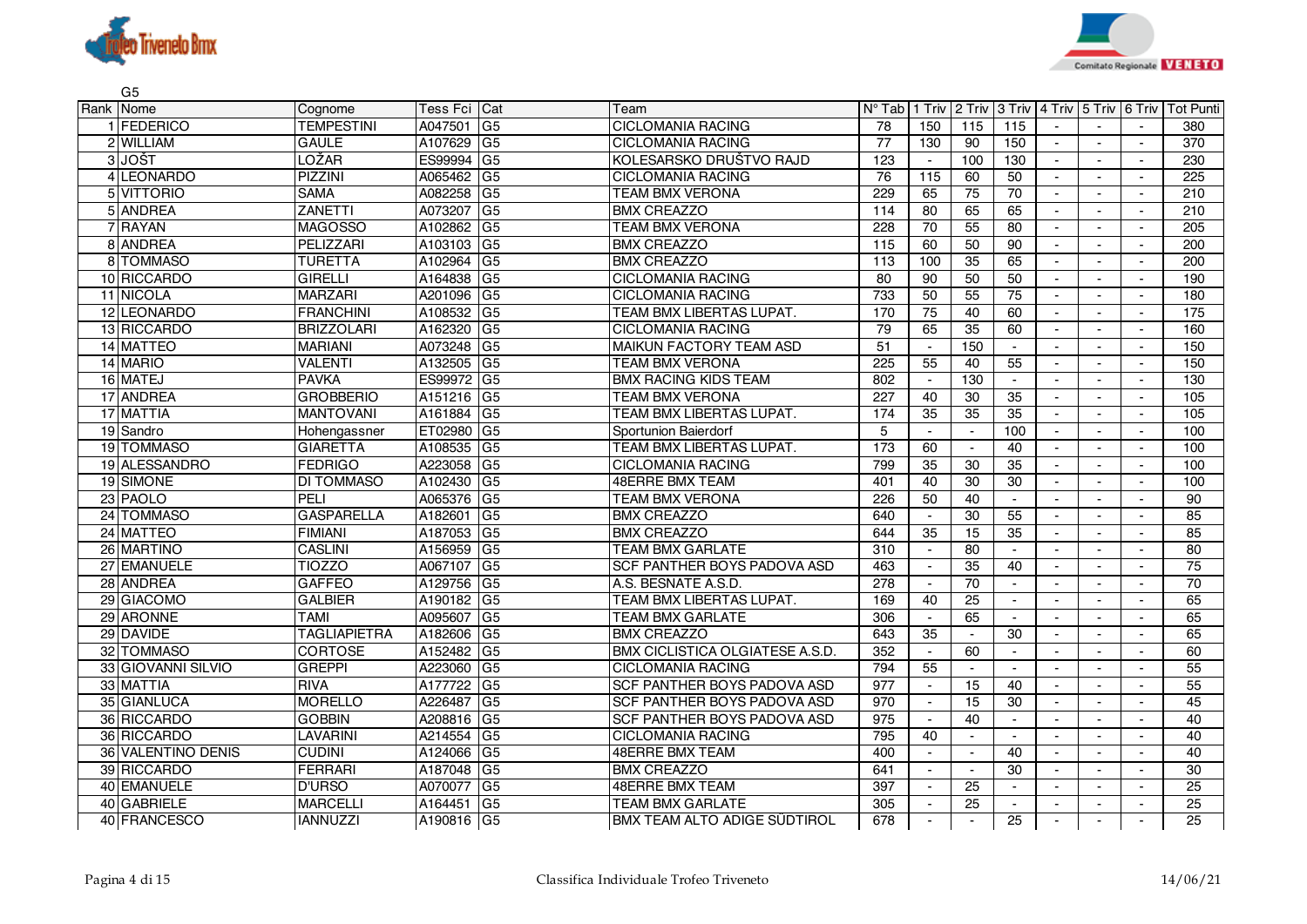



|  |  | <b>IDED</b><br>40 MA<br>ΔI Γ<br>∵ ⊏XAND∟.<br>٦Δ<br>- | <b>INORDIN</b> | A226489<br>IA. | ` IG5 | YS PADOVA ASD<br><b>ROVS</b><br>$\sim$ 100 $\sim$<br>$\overline{1}$<br><b>DANT</b><br><b>AIV</b><br>AOL.<br>11.<br>. טט<br>. | 972 |  | $\sim$ |  |  |  |  | ົ້ |
|--|--|------------------------------------------------------|----------------|----------------|-------|------------------------------------------------------------------------------------------------------------------------------|-----|--|--------|--|--|--|--|----|
|--|--|------------------------------------------------------|----------------|----------------|-------|------------------------------------------------------------------------------------------------------------------------------|-----|--|--------|--|--|--|--|----|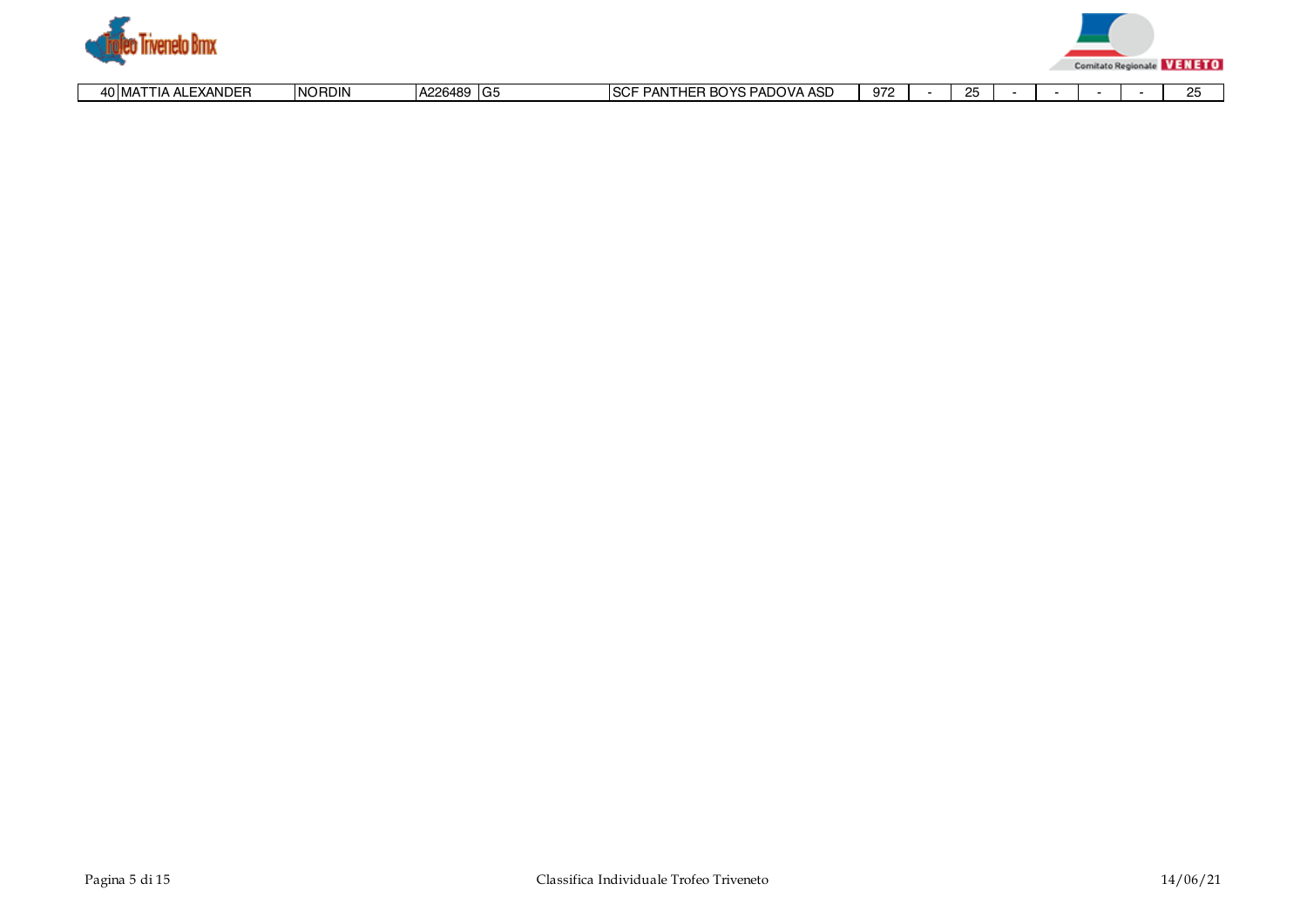



| G <sub>6</sub>   |                     |            |                 |                                        |                 |                          |                 |                 |                |                          |                |                  |
|------------------|---------------------|------------|-----------------|----------------------------------------|-----------------|--------------------------|-----------------|-----------------|----------------|--------------------------|----------------|------------------|
| Rank Nome        | Cognome             | Tess Fci   | Cat             | Team                                   | $N^{\circ}$ Tab | 1 Triv                   | 2 Triv          | 3 Triv          |                | 4 Triv 5 Triv 6 Triv     |                | <b>Tot Punti</b> |
| 1 ELIA           | <b>SALONIA</b>      | A136009    | G <sub>6</sub>  | TEAM BMX LIBERTAS LUPAT.               | 181             | 130                      | 130             | 130             |                |                          |                | 390              |
| 2 MARCO          | <b>DEL TONGO</b>    | A013581    | G <sub>6</sub>  | SCF PANTHER BOYS PADOVA ASD            | 466             | 80                       | 150             | 150             |                |                          | $\blacksquare$ | 380              |
| 3 GABRIELE       | <b>BERTAGNOLI</b>   | A033155    | G <sub>6</sub>  | <b>CICLOMANIA RACING</b>               | 82              | 150                      | 90              | 100             | $\mathbf{r}$   | $\sim$                   | $\sim$         | 340              |
| 4LORENZO         | <b>MATTEI</b>       | A056669    | IG6             | <b>BMX GARDA TRENTINO ASD</b>          | 443             | 115                      | 80              | 65              | $\blacksquare$ |                          |                | 260              |
| 5 DAMIANO        | <b>MANNUCCI</b>     | A092138    | G6              | SCF PANTHER BOYS PADOVA ASD            | 465             | 90                       | $\overline{70}$ | 70              | $\sim$         | $\sim$                   | $\overline{a}$ | 230              |
| 6 NICOLO'        | <b>PUGGIA</b>       | A132513    | IG <sub>6</sub> | TEAM BMX VERONA                        | 233             | 40                       | 100             | 80              |                |                          |                | 220              |
| 7 AMEDEO MICHELE | <b>BIANCHI</b>      | A122191    | IG6             | <b>CICLOMANIA RACING</b>               | 444             | 100                      | 60              | 55              | $\sim$         | $\blacksquare$           | $\sim$         | 215              |
| 8 THOMAS         | <b>FRANZOI</b>      | A018806    | G6              | BMX TEAM ALTO ADIGE SÜDTIROL           | 58              | 60                       | 75              | 75              | $\sim$         | $\blacksquare$           | $\blacksquare$ | 210              |
| 9 ALBERTO        | <b>RITARDATI</b>    | A073371    | G <sub>6</sub>  | <b>BMX CREAZZO</b>                     | 121             | 70                       | 50              | 60              | $\sim$         |                          |                | 180              |
| 10 WILLIAM       | <b>TORTORA</b>      | A165077    | IG6             | <b>CICLOMANIA RACING</b>               | $\overline{84}$ | 65                       | 50              | 40              | $\blacksquare$ | $\sim$                   | $\sim$         | 155              |
| 11 MATTIA        | <b>CAMPEDELLI</b>   | A165073    | IG6             | <b>CICLOMANIA RACING</b>               | 81              | 60                       | 35              | 50              | $\sim$         | $\overline{a}$           | $\blacksquare$ | 145              |
| 12 MICHELE       | <b>FABRIS</b>       | A046830    | G <sub>6</sub>  | <b>BMX CREAZZO</b>                     | 123             | 75                       | $\blacksquare$  | 60              |                |                          | $\sim$         | 135              |
| 13 DAVIDE        | <b>RECCHIA</b>      | A041521    | IG6             | TEAM BMX LIBERTAS LUPAT.               | 182             | 55                       | $\overline{35}$ | 40              | $\blacksquare$ | $\sim$                   | $\sim$         | 130              |
| 13 ANDREA        | <b>SCHIESARO</b>    | A187025    | G <sub>6</sub>  | <b>BMX CREAZZO</b>                     | 647             | 50                       | 40              | 40              | $\sim$         |                          | $\sim$         | 130              |
| 13 LEONARDO      | <b>CAODURO</b>      | A073599    | G6              | <b>BMX CREAZZO</b>                     | 119             | 65                       | 30              | 35              | $\sim$         | $\blacksquare$           | $\blacksquare$ | 130              |
| 16 MATTIA        | <b>COLOMBO</b>      | A036979    | G <sub>6</sub>  | A.S. BESNATE A.S.D                     | 282             | $\sim$                   | 115             | $\sim$          | $\sim$         | $\overline{a}$           | $\overline{a}$ | 115              |
| 16 Mak           | <b>Breznik Falk</b> | ET02967    | G <sub>6</sub>  | Rajd Ljubljana                         | 8               |                          | $\blacksquare$  | 115             | $\blacksquare$ | $\blacksquare$           | $\blacksquare$ | 115              |
| 18 GREGORIO      | <b>MOIOLA</b>       | A102860    | G6              | <b>CICLOMANIA RACING</b>               | 83              | 50                       | 25              | $\overline{35}$ | $\sim$         | $\sim$                   | $\sim$         | 110              |
| $19$ NIK         | <b>PREK</b>         | ES99997    | G <sub>6</sub>  | <b>KK CRN TRN</b>                      | 93              | $\overline{\phantom{a}}$ | $\overline{15}$ | 90              |                |                          | $\sim$         | 105              |
| 19 DAMIANO       | <b>MOGGIO</b>       | A184209    | G <sub>6</sub>  | <b>BMX GARDA TRENTINO ASD</b>          | 441             | 40                       | 30              | $\overline{35}$ | $\blacksquare$ | $\sim$                   | $\sim$         | 105              |
| 21 LEONARDO      | <b>MAGRIN</b>       | A073320    | G <sub>6</sub>  | <b>BMX CREAZZO</b>                     | 118             | $\blacksquare$           | 30              | 65              |                | $\blacksquare$           |                | $\overline{95}$  |
| 21 CHRIS         | <b>ROIATTI</b>      | A130662    | G6              | <b>48ERRE BMX TEAM</b>                 | 405             | $\sim$                   | 40              | $\overline{55}$ | $\sim$         |                          |                | 95               |
| 23 EMANUELE      | <b>FIORINI</b>      | A108508    | G <sub>6</sub>  | TEAM BMX LIBERTAS LUPAT                | 180             | 55                       | 35              | $\sim$          | $\sim$         | $\sim$                   | $\sim$         | 90               |
| 23 ALBERTO       | <b>MARINELLO</b>    | A102884    | G <sub>6</sub>  | TEAM BMX VERONA                        | 230             | 35                       | 15              | 40              |                |                          |                | 90               |
| 23 CESARE        | <b>PATUZZO</b>      | A108542    | G <sub>6</sub>  | TEAM BMX LIBERTAS LUPAT.               | 176             | 35                       | 25              | $\overline{30}$ | $\sim$         | $\blacksquare$           | $\blacksquare$ | 90               |
| 26 NICOLA        | <b>FORZAN</b>       | A093126    | G6              | <b>SCF PANTHER BOYS PADOVA ASD</b>     | 464             | 40                       | $\overline{35}$ | $\sim$          |                | $\blacksquare$           | $\blacksquare$ | $\overline{75}$  |
| 27 MARCELLO      | <b>FERRARESE</b>    | A132511    | IG6             | <b>TEAM BMX VERONA</b>                 | 234             | 40                       | $\blacksquare$  | 30              |                |                          | $\blacksquare$ | 70               |
| 28 VITTORIO      | <b>MORBIN</b>       | A046853    | IG6             | <b>BMX CREAZZO</b>                     | 122             | $\overline{\phantom{a}}$ | 65              | $\sim$          | $\sim$         | $\overline{\phantom{a}}$ | $\blacksquare$ | 65               |
| 28 MANUEL        | TROMBETTA           | A020508    | G6              | <b>BMX CICLISTICA OLGIATESE A.S.D.</b> | 357             |                          | 65              |                 |                |                          |                | 65               |
| 28 MATTEO        | CAMPAGNARO          | A160854    | G <sub>6</sub>  | <b>BMX CREAZZO</b>                     | 646             | $\overline{\phantom{a}}$ | 30              | 35              | $\blacksquare$ | $\blacksquare$           | $\blacksquare$ | 65               |
| 31 DAVIDE        | TOSI                | A164647    | IG6             | <b>CICLOMANIA RACING</b>               | 85              | 35                       | 25              | $\sim$          |                | $\blacksquare$           | $\blacksquare$ | 60               |
| 31 DAVIDE        | <b>CATTANEO</b>     | A047993    | G6              | TEAM BMX GARLATE                       | 517             | $\sim$                   | 60              | $\sim$          |                |                          |                | 60               |
| 33 NICOLO'       | <b>GUARIGLIA</b>    | A019249    | IG6             | <b>BMX CICLISTICA OLGIATESE A.S.D.</b> | 358             | $\blacksquare$           | 55              | $\sim$          | $\mathbf{r}$   | $\sim$                   | $\sim$         | 55               |
| 33 ALEX          | <b>GILARDI</b>      | A114495    | IG6             | TEAM BMX GARLATE                       | 312             | $\sim$                   | 55              | $\sim$          |                |                          |                | 55               |
| 35 LENART        | <b>SEVER</b>        | ET02972 G6 |                 | <b>KK CRN TRN</b>                      | 543             |                          | $\blacksquare$  | 50              |                |                          |                | 50               |
| 36 ROCCO         | D'AMBROSIO          | A204268    | IG6             | ASD AFTER SKULL - ROGUE RACING         | 966             | $\overline{\phantom{a}}$ | 15              | 30              | $\sim$         | $\overline{\phantom{a}}$ | $\blacksquare$ | 45               |
| 37 VALENTINO     | <b>MONTESEL</b>     | A146156    | IG6             | <b>48ERRE BMX TEAM</b>                 | 404             | $\blacksquare$           | 40              | $\sim$          | $\sim$         | $\blacksquare$           | $\blacksquare$ | 40               |
| 37 EMANUELE      | <b>SALVALAJO</b>    | A175294    | G6              | A.S. BESNATE A.S.D.                    | 279             | $\overline{\phantom{a}}$ | 40              | $\sim$          | $\sim$         | $\overline{\phantom{a}}$ | $\blacksquare$ | 40               |
| 37 NICOLA        | <b>PRANOVI</b>      | A208818    | G6              | SCF PANTHER BOYS PADOVA ASD            | 974             | $\blacksquare$           | 15              | 25              | $\sim$         |                          |                | 40               |
| 40 MATTHIAS      | <b>HAFNER</b>       | A162164    | IG6             | TEAM BMX LIBERTAS LUPAT                | 177             | 35                       | $\blacksquare$  |                 | $\sim$         |                          |                | 35               |
| 41 GIOELE        | <b>MARZEGAN</b>     | A148426    | IG6             | MAINETTI METALLURGICA V GT TREVI       | $\mathbf 0$     | $\blacksquare$           | $\blacksquare$  | 30              |                | $\overline{\phantom{a}}$ |                | 30               |
| 42 JONATHAN      | <b>CROCE</b>        | A208814 G6 |                 | <b>SCF PANTHER BOYS PADOVA ASD</b>     | 969             | $\blacksquare$           | 25              |                 |                | $\overline{\phantom{a}}$ |                | 25               |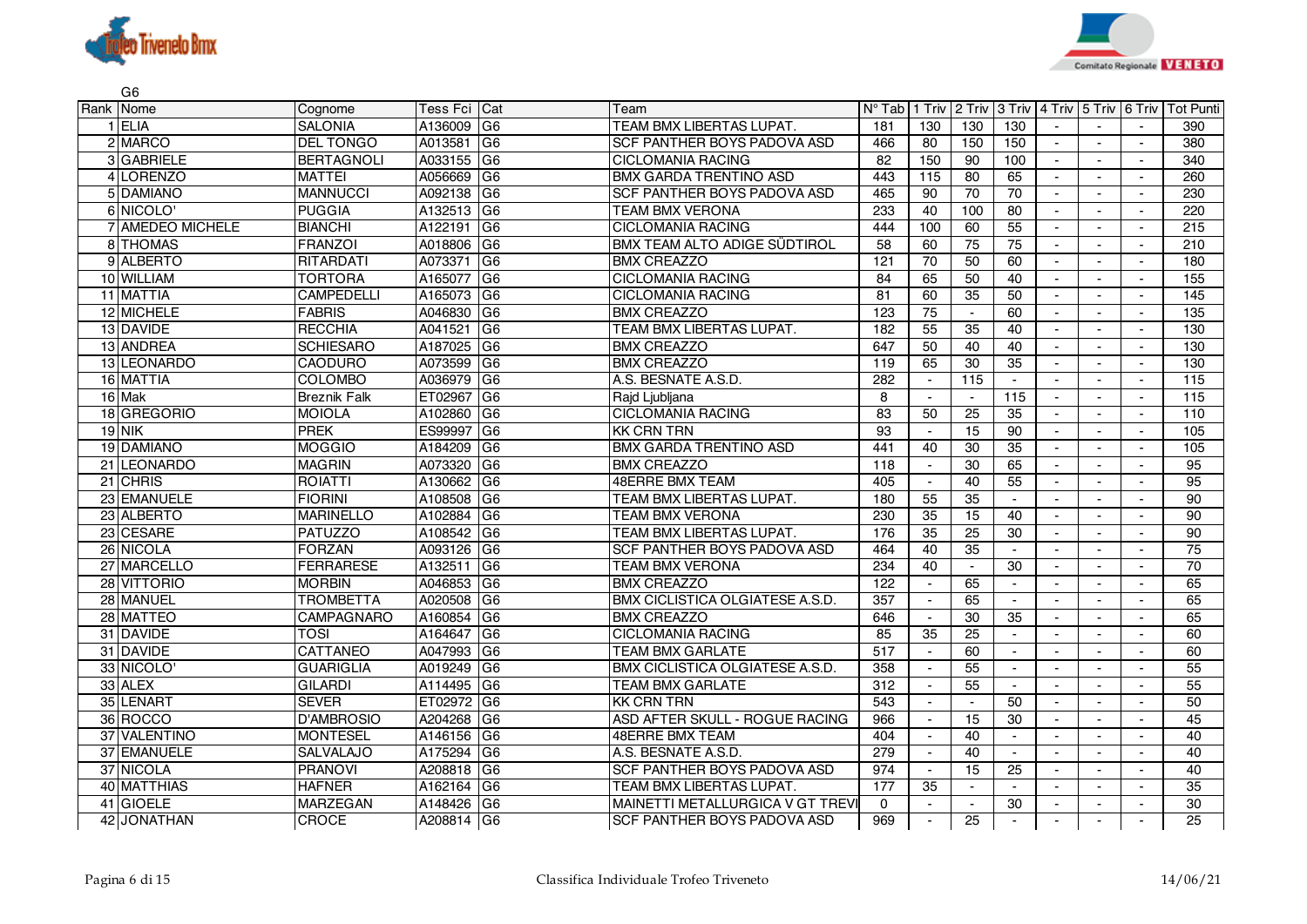



| 42 CHIARA     | PARMA             | A202939     | ⊦IG6F | - - ROGUE RACING<br><b>IASD AFTER SKULL</b> | 749 |    | OE<br>∠ς |  | $\sim$        |
|---------------|-------------------|-------------|-------|---------------------------------------------|-----|----|----------|--|---------------|
| 42 LAURANDREA | <b>D'AGOSTINO</b> | A211756 G6F |       | <b>BMX CREAZZO</b>                          | 46  |    | OE<br>۷٥ |  | $\sim$ $\sim$ |
| 45 MATTIA     | <b>ALLEGRO</b>    | A195736 G6  |       | <b>ISCF PANTHER BOYS PADOVA ASD</b>         | 696 | '~ |          |  |               |
| 45 GIORGIO    | <b>VALSECCHI</b>  | A174847     | ≐lG6  | <b>TEAM BMX GARLATE</b>                     | 31  | ີ  |          |  |               |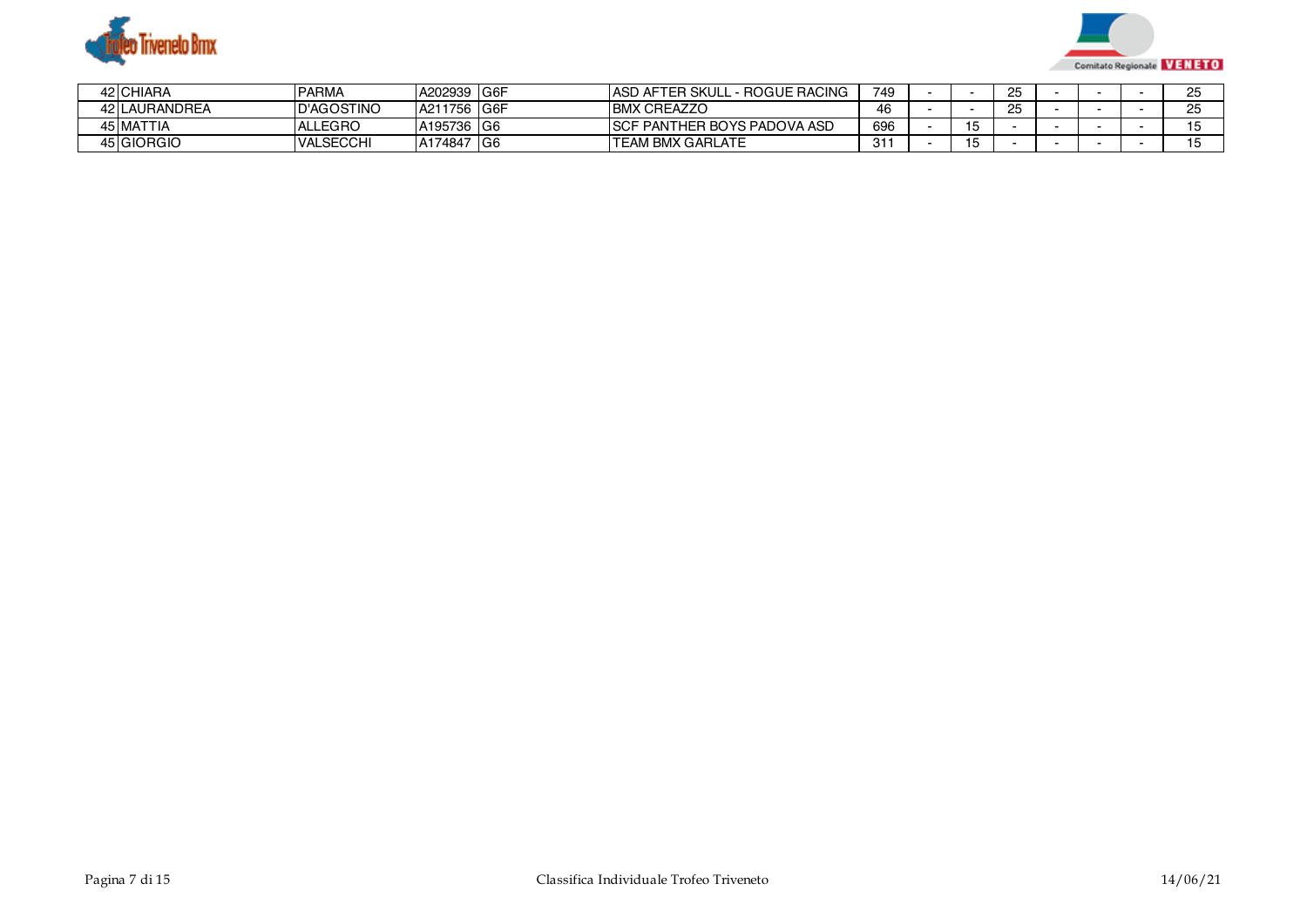



Esordienti

| Rank Nome         | Cognome             | Tess Fci Cat |                     | Team                            |                 |                          |                             |                 |                          |                |                          | N° Tab   1 Triv   2 Triv   3 Triv   4 Triv   5 Triv   6 Triv   Tot Punti |
|-------------------|---------------------|--------------|---------------------|---------------------------------|-----------------|--------------------------|-----------------------------|-----------------|--------------------------|----------------|--------------------------|--------------------------------------------------------------------------|
| 1 THOMAS          | LIGABO'             | 810456T      | Esordienti          | TEAM BMX LIBERTAS LUPAT.        | 189             | 150                      | 115                         | 115             |                          | $\sim$         | $\sim$                   | 380                                                                      |
| 2 ALEX            | <b>DERIU</b>        | A033263      | Esordienti          | BMX TEAM ALTO ADIGE SUDTIROL    | 62              | 115                      | 80                          | 130             | $\sim$                   |                | $\overline{a}$           | 325                                                                      |
| 3 FILIPPO         | <b>MOHAMED ALI</b>  |              | A010335 Esordienti  | <b>BMX CREAZZO</b>              | 136             | 70                       | 70                          | 150             | $\sim$                   | $\blacksquare$ | $\sim$                   | 290                                                                      |
| 4 MANUEL          | <b>BIANCHI</b>      |              | A017518 Esordienti  | <b>CICLOMANIA RACING</b>        | 386             | 130                      | 90                          | 65              | $\overline{a}$           |                | $\overline{a}$           | 285                                                                      |
| 5 ELIA            | PELIZZA             | 970740T      | Esordienti          | SCF PANTHER BOYS PADOVA ASD     | 475             | 100                      | $\overline{75}$             | 100             | $\blacksquare$           | $\sim$         | $\blacksquare$           | $\overline{275}$                                                         |
| 6 ELIA            | ZOCCA               | A046792      | Esordienti          | TEAM BMX VERONA                 | 239             | 80                       | 50                          | 90              |                          |                |                          | 220                                                                      |
| 7 ALICE           | <b>BRAGHI</b>       | 998157Y      | Donne Esordienti    | <b>CICLOMANIA RACING</b>        | $\overline{7}$  | 75                       | 65                          | 70              | $\overline{\phantom{a}}$ | $\blacksquare$ | $\blacksquare$           | 210                                                                      |
| 8 FILIPPO         | <b>SERGIACOMI</b>   |              | A006702 Esordienti  | BMX GARDA TRENTINO ASD          | 448             | 65                       | 60                          | 80              |                          |                |                          | 205                                                                      |
| 9 FEDERICO        | <b>BOCIAN</b>       | A025557      | Esordienti          | BMX GARDA TRENTINO ASD          | 447             | 65                       | 60                          | 65              | $\sim$                   | $\blacksquare$ | $\sim$                   | 190                                                                      |
| 10 MATTEO         | <b>FERRARI</b>      | A041776      | Esordienti          | <b>TEAM BMX VERONA</b>          | 235             | 50                       | 55                          | 60              |                          |                |                          | 165                                                                      |
| 11 EDOARDO        | <b>MICHIELI</b>     |              | A064642 Esordienti  | SCF PANTHER BOYS PADOVA ASD     | 474             | 50                       | 100                         | $\sim$          |                          |                |                          | 150                                                                      |
| 11 FEDERICO       | <b>PASA</b>         |              | A008012 Esordienti  | <b>MAIKUN FACTORY TEAM ASD</b>  | 52              | $\overline{\phantom{a}}$ | 150                         | $\sim$          |                          | $\overline{a}$ |                          | 150                                                                      |
| 11 CHRISTIAN      | <b>DELLE VEDOVE</b> | A002697      | Esordienti          | <b>48ERRE BMX TEAM</b>          | 409             | 60                       | $\overline{35}$             | 55              | $\sim$                   | $\blacksquare$ | $\sim$                   | 150                                                                      |
| 11 RUBEN          | <b>GALLINA</b>      | A031821      | Esordienti          | SCF PANTHER BOYS PADOVA ASD     | 473             | 55                       | 40                          | 55              |                          | $\blacksquare$ | $\sim$                   | 150                                                                      |
| 15 MATTEO         | <b>ZULLATO</b>      | A068054      | Esordienti          | SCF PANTHER BOYS PADOVA ASD     | 468             | 60                       | 40                          | 40              |                          |                |                          | 140                                                                      |
| 16 FRANCESCO      | <b>RIGHETTI</b>     | A107630      | Esordienti          | <b>CICLOMANIA RACING</b>        | 92              | 90                       | 40                          | $\sim$          | $\sim$                   | $\sim$         | $\sim$                   | 130                                                                      |
| 16 MARCO          | <b>CANOVA</b>       |              | 835234R Esordienti  | <b>BMX CREAZZO</b>              | $\frac{135}{2}$ | $\blacksquare$           | 130                         | $\sim$          |                          |                |                          | 130                                                                      |
| 16 ANDREA         | <b>MASSALONGO</b>   | A047911      | Esordienti          | TEAM BMX LIBERTAS LUPAT.        | 192             | 40                       | 50                          | 40              | $\sim$                   | $\sim$         | $\sim$                   | 130                                                                      |
| 19 NIEVO          | <b>BONAFINI</b>     | A164791      | Esordienti          | <b>CICLOMANIA RACING</b>        | $\overline{93}$ | $\overline{25}$          | $\overline{30}$             | 50              |                          |                | $\sim$                   | 105                                                                      |
| 20 TOMMASO        | <b>MARINI</b>       |              | A092134 Esordienti  | SCF PANTHER BOYS PADOVA ASD     | 471             | 40                       | $\overline{7}$              | 50              | $\sim$                   | $\sim$         | $\sim$                   | 97                                                                       |
| 21 SEBASTIAN      | <b>CENSI</b>        | A073412      | Esordienti          | <b>BMX CREAZZO</b>              | 126             | 40                       | 15                          | 40              |                          |                |                          | 95                                                                       |
| 22 MICHELE        | LENA                | A102939      | Esordienti          | <b>48ERRE BMX TEAM</b>          | 408             | 55                       | $\sim$                      | $\overline{30}$ |                          |                | $\blacksquare$           | 85                                                                       |
| 22 LEONARDO       | <b>FIORINI</b>      | A015895      | Esordienti          | <b>CICLOMANIA RACING</b>        | 90              | 35                       | 25                          | $\overline{25}$ |                          |                |                          | 85                                                                       |
| 24 JACOPO         | <b>ZANETTI</b>      | A041796      | Esordienti          | <b>BMX CREAZZO</b>              | 134             |                          | $\sim$                      | 75              | $\sim$                   |                |                          | 75                                                                       |
| 24 IVAN           | <b>CHIAPPO</b>      | A158577      | Esordienti          | <b>48ERRE BMX TEAM</b>          | 412             |                          | 35                          | 40              |                          |                |                          | 75                                                                       |
| 24 FRANCESCO      | <b>DEL PAPA</b>     |              | A186182 Esordienti  | <b>BMX CREAZZO</b>              | 263             | 30                       | 10                          | $\overline{35}$ |                          |                |                          | 75                                                                       |
| 24 MATTIA         | <b>SANVIDO</b>      | A099749      | Esordienti          | <b>BMX CREAZZO</b>              | 131             | 30                       | 10                          | 35              | $\sim$                   | $\sim$         | $\sim$                   | 75                                                                       |
| 24 RICCARDO       | <b>BARBIERI</b>     | A010678      | Esordienti          | SCF PANTHER BOYS PADOVA ASD     | 472             |                          | 40                          | 35              | $\blacksquare$           |                |                          | 75                                                                       |
| 29 ALESSANDRO     | <b>CESCATO</b>      | A046844      | Esordienti          | <b>BMX CREAZZO</b>              | 132             | $\overline{35}$          | 10                          | $\overline{25}$ | $\sim$                   | $\sim$         | $\overline{\phantom{a}}$ | 70                                                                       |
| 30 MATTEO         | <b>BRAVI</b>        |              | A062268 Esordienti  | <b>TEAM BMX GARLATE</b>         | 322             |                          | 65                          |                 |                          |                |                          | 65                                                                       |
| 31 TOMMASO        | <b>MURARI</b>       | 810037J      | Esordienti          | <b>CICLOMANIA RACING</b>        | 91              | $\sim$                   | $\mathcal{L}_{\mathcal{A}}$ | 60              | $\blacksquare$           | $\blacksquare$ | $\mathbf{r}$             | 60                                                                       |
| 31 LEONARDO       | CARRARO             | A046872      | Esordienti          | <b>BMX CREAZZO</b>              | 128             | 25                       | $\sim$                      | 35              |                          |                |                          | 60                                                                       |
| 31 NATAN          | <b>SANDRINI</b>     | A070137      | Esordienti          | ASD AFTER SKULL - ROGUE RACING  | 427             | $\overline{\phantom{a}}$ | $\overline{30}$             | 30              | $\sim$                   | $\blacksquare$ | $\overline{a}$           | 60                                                                       |
| 31 ANDREA         | <b>MARCHESINI</b>   | A160486      | <b>I</b> Esordienti | <b>TEAM BMX VERONA</b>          | 238             | 35                       | 15                          | 10              |                          |                |                          | 60                                                                       |
| 35 RICCARDO       | <b>CORTOSE</b>      | A183431      | Esordienti          | BMX CICLISTICA OLGIATESE A.S.D. | 370             |                          | 55                          | $\sim$          | $\sim$                   | $\sim$         | $\sim$                   | 55                                                                       |
| 35 ALEX           | <b>CHIANDETTI</b>   | A010503      | Esordienti          | <b>48ERRE BMX TEAM</b>          | 407             |                          | $\overline{30}$             | $\overline{25}$ |                          |                |                          | 55                                                                       |
| 35 GIAN FILIPPO   | <b>AVESANI</b>      | A164817      | Esordienti          | <b>CICLOMANIA RACING</b>        | 88              | 30                       | 15                          | 10              |                          |                |                          | 55                                                                       |
| 38 DANIIL         | <b>GAZZIOLA</b>     |              | A072910 Esordienti  | <b>48ERRE BMX TEAM</b>          | 406             | 35                       | $\sim$                      | 15              |                          | $\overline{a}$ |                          | 50                                                                       |
| 39 SIMONE         | <b>ALTIERI</b>      | A095631      | Esordienti          | BMX TEAM ALTO ADIGE SÜDTIROL    | 65              | 30                       | $\blacksquare$              | 15              | $\sim$                   |                |                          | 45                                                                       |
| 40 ALESSIO        | <b>FUSARI</b>       | A006718      | Esordienti          | TEAM BMX LIBERTAS LUPAT.        | 190             | 40                       | $\blacksquare$              | $\sim$          |                          | $\blacksquare$ |                          | 40                                                                       |
| 40 MATTEO         | <b>DIPRIMA</b>      |              | A037424 Esordienti  | BMX TEAM ALTO ADIGE SÜDTIROL    | 63              | $\overline{25}$          | $\blacksquare$              | 15              |                          |                |                          | 40                                                                       |
| 42 GIOVANNI MARIA | <b>CAIROLI</b>      |              | A010130 Esordienti  | BMX CICLISTICA OLGIATESE A.S.D. | 366             |                          | 35                          |                 |                          |                |                          | 35                                                                       |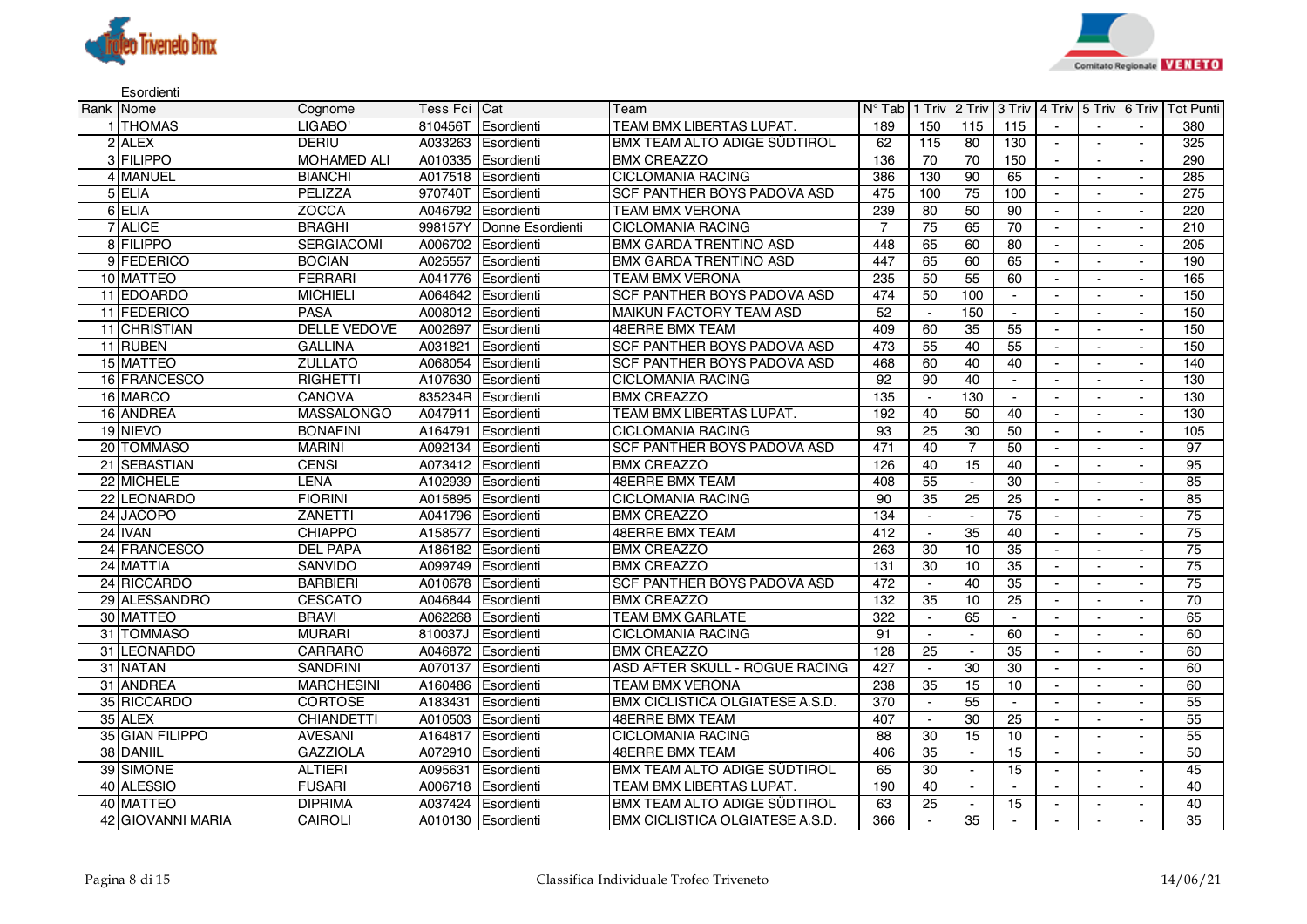



| 42 ADAM       | <b>MARENCIK</b>   |         | ES99993 Esordienti | <b>SLOVAK CYCLING FEDERATION</b> | 965 |    | 35                       |    |  | 35             |
|---------------|-------------------|---------|--------------------|----------------------------------|-----|----|--------------------------|----|--|----------------|
| 42 LUCA       | <b>PERON</b>      | A187046 | Esordienti         | <b>BMX CREAZZO</b>               | 650 |    | 10                       | 25 |  | 35             |
| 42 FRANCESCO  | <b>SPEROTTI</b>   | A089335 | Esordienti         | <b>CICLOMANIA RACING</b>         | 87  | 15 | 10                       | 10 |  | 35             |
| 46 RICCARDO   | <b>BULGHERONI</b> | A073583 | Esordienti         | BMX CICLISTICA OLGIATESE A.S.D.  | 369 |    | 30                       |    |  | 30             |
| 46 LUIGI      | <b>VICENTINI</b>  | A073361 | Esordienti         | TEAM BMX VERONA                  | 242 |    | $\overline{\phantom{a}}$ | 30 |  | 30             |
| 46 ELIA       | <b>FILIPOZZI</b>  | A102778 | Esordienti         | TEAM BMX VERONA                  |     |    |                          | 30 |  | 30             |
| 46 FILIPPO    | <b>GOBBATO</b>    | A072913 | Esordienti         | <b>48ERRE BMX TEAM</b>           | 410 |    | 15                       | 15 |  | 30             |
| 50 STEFANO    | <b>FAVALLI</b>    | A186439 | Esordienti         | <b>TEAM BMX VERONA</b>           | 243 | 15 | 10                       |    |  | 25             |
| 50 LORENZO    | <b>PIVA</b>       | A177209 | Esordienti         | SCF PANTHER BOYS PADOVA ASD      | 480 | 10 | 15                       |    |  | 25             |
| 50 DAVIDE     | <b>PECCINI</b>    | A103049 | Esordienti         | A.S. BESNATE A.S.D.              | 283 |    | 25                       |    |  | 25             |
| 50 LUCA       | <b>CARUGATI</b>   | A062270 | Esordienti         | BMX CICLISTICA OLGIATESE A.S.D.  | 365 |    | 25                       |    |  | 25             |
| 50 LEONARDO   | <b>SCARPA</b>     | A138262 | Esordienti         | <b>TEAM BMX GARLATE</b>          | 324 |    | 25                       |    |  | 25             |
| 50 THOMAS     | <b>BILANCETTI</b> | A221343 | Esordienti         | <b>CICLOMANIA RACING</b>         | 795 | 25 |                          |    |  | 25             |
| 50 ALESSANDRO | <b>BORGONOVO</b>  | A102339 | Esordienti         | SCF PANTHER BOYS PADOVA ASD      | 968 |    | 10                       | 15 |  | 25             |
| 57 FRANCESCO  | <b>PAROLOTTO</b>  | A017497 | Esordienti         | <b>CICLOMANIA RACING</b>         | 965 | 15 |                          |    |  | 22             |
| 57 ALEKSANDR  | <b>SANNA</b>      | A216012 | Esordienti         | <b>CICLOMANIA RACING</b>         | 790 | 15 | $\overline{7}$           |    |  | 22             |
| 57 KRISTIAN   | <b>PITTARELLO</b> | A226453 | Esordienti         | SCF PANTHER BOYS PADOVA ASD      | 973 |    | $\overline{7}$           | 15 |  | 22             |
| 60 EMILIANO   | <b>TASSILE</b>    | A124058 | Esordienti         | <b>48ERRE BMX TEAM</b>           | 411 |    | 15                       |    |  | 15             |
| 60 MIRCO      | CROCE             | A064889 | Esordienti         | BMX CICLISTICA OLGIATESE A.S.D.  | 364 |    | 15                       |    |  | 15             |
| 60 DANIELE    | <b>BIFFI</b>      | A054510 | Esordienti         | TEAM BMX GARLATE                 | 314 |    | 15                       |    |  | 15             |
| 60 ELIA       | <b>FINOTTI</b>    | A214547 | Esordienti         | <b>CICLOMANIA RACING</b>         | 798 | 15 |                          |    |  | 15             |
| 60 RICCARDO   | <b>FRACASTORO</b> | A221341 | Esordienti         | <b>CICLOMANIA RACING</b>         | 797 | 15 | $\blacksquare$           |    |  | 15             |
| 60 CARLO      | <b>REFATTI</b>    | A223064 | Esordienti         | <b>CICLOMANIA RACING</b>         | 791 | 15 |                          |    |  | 15             |
| 60 LORENZO    | <b>PAGLIUCA</b>   | A228323 | Esordienti         | <b>CICLOMANIA RACING</b>         | 796 | 15 | $\overline{\phantom{a}}$ |    |  | 15             |
| 60 DIEGO      | <b>MONTAGNA</b>   | A160861 | Esordienti         | <b>BMX CREAZZO</b>               | 576 |    |                          | 15 |  | 15             |
| 60 GIACOMO    | GISSI             | A182599 | Esordienti         | <b>BMX CREAZZO</b>               | 649 |    | $\overline{\phantom{a}}$ | 15 |  | 15             |
| 69 MATTIA     | LIONELLO          | A192417 | Esordienti         | SCF PANTHER BOYS PADOVA ASD      | 470 |    | 10                       |    |  | 10             |
| 69 GABRIEL    | <b>SQUARCINA</b>  | A186204 | Esordienti         | BMX TEAM ALTO ADIGE SÜDTIROL     | 61  |    | $\overline{\phantom{a}}$ | 10 |  | 10             |
| 69 MAXIM      | <b>JAZBAR</b>     |         | ET02973 Esordienti | <b>KK CRN TRN</b>                | 446 |    |                          | 10 |  | 10             |
| 72 ERNESTO    | <b>ORTOMBINA</b>  |         | A228328 Esordienti | <b>CICLOMANIA RACING</b>         | 963 |    | 7                        |    |  | $\overline{7}$ |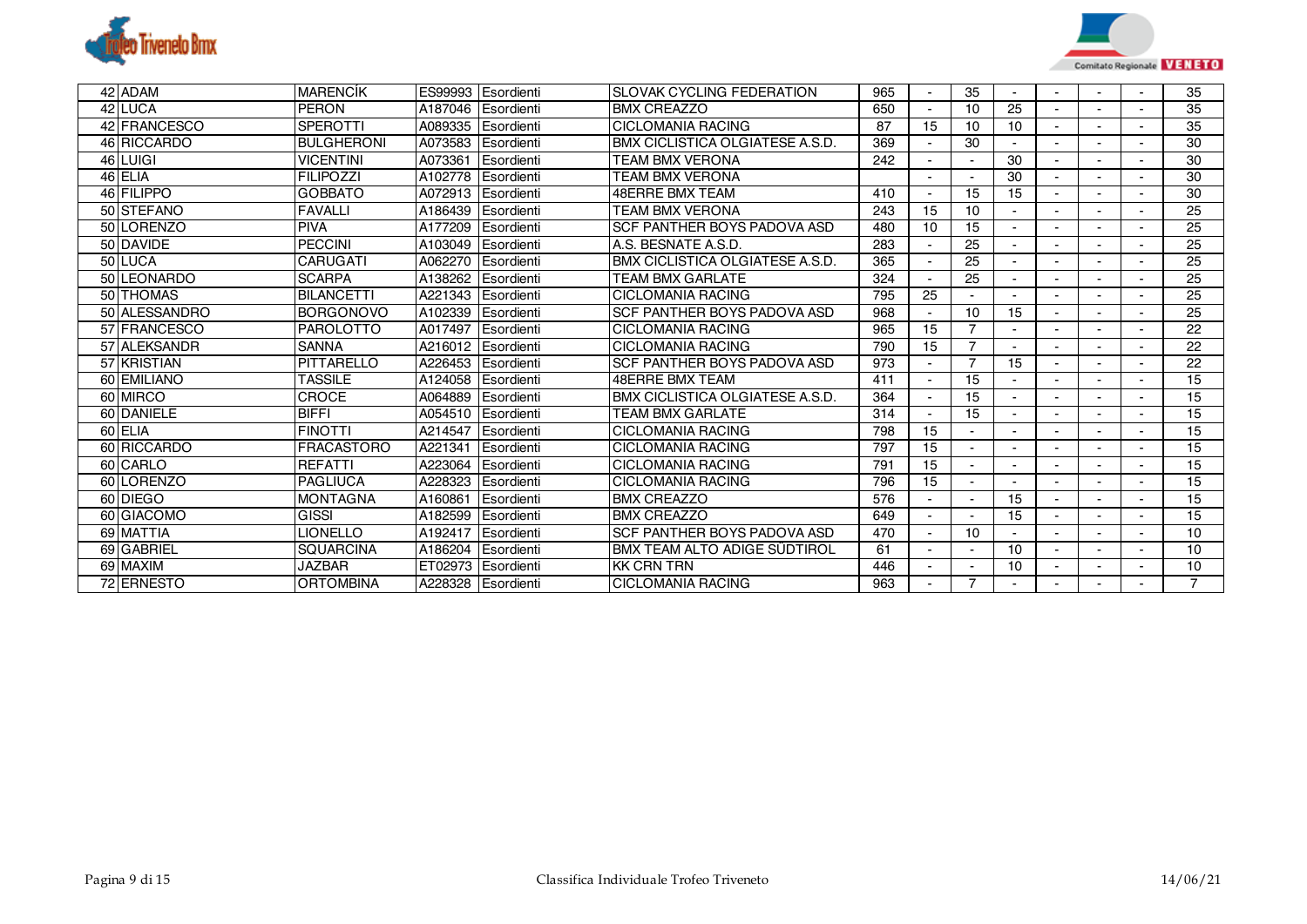

Allievi



| Rank Nome         | Cognome           | Tess Fci Cat    |                | Team                                   |                  |                          |                          |                 |                             |                          |                          | N° Tab   1 Triv   2 Triv   3 Triv   4 Triv   5 Triv   6 Triv   Tot Punti |
|-------------------|-------------------|-----------------|----------------|----------------------------------------|------------------|--------------------------|--------------------------|-----------------|-----------------------------|--------------------------|--------------------------|--------------------------------------------------------------------------|
| 1 FILIPPO         | <b>FABRIS</b>     | A010260 Allievi |                | <b>BMX CREAZZO</b>                     | 140              | 115                      | 65                       | 150             | $\sim$                      |                          | $\sim$                   | 330                                                                      |
| 2 FILIPPO         | <b>TEZZA</b>      | 790014X         | Allievi        | <b>CICLOMANIA RACING</b>               | 95               | 130                      | 80                       | 100             | $\sim$                      |                          |                          | 310                                                                      |
| 3 GIULIO          | <b>MARCHETTO</b>  | 719876G Allievi |                | <b>BMX CREAZZO</b>                     | $\overline{142}$ | 90                       | 50                       | 115             | $\sim$                      | $\blacksquare$           | $\sim$                   | 255                                                                      |
| 4 SERGIO          | <b>BONFIGLI</b>   | A034046         | Allievi        | <b>TEAM BMX VERONA</b>                 | 252              | 75                       | 90                       | 65              | $\blacksquare$              |                          |                          | 230                                                                      |
| 5 FEDERICO        | <b>GAMBETTA</b>   | 729227F         | Allievi        | TEAM BMX LIBERTAS LUPAT.               | $\overline{202}$ | 100                      | 75                       | 50              | $\mathcal{L}_{\mathcal{A}}$ | $\sim$                   | $\sim$                   | $\overline{225}$                                                         |
| 6 MATTIA          | <b>GRIGOLETTO</b> | A009887         | <b>Allievi</b> | SCF PANTHER BOYS PADOVA ASD            | 476              | 65                       | 55                       | 90              | $\mathbf{r}$                |                          |                          | 210                                                                      |
| 7 ALESSANDRO      | <b>BIELLI</b>     | A007895         | Allievi        | BMX CICLISTICA OLGIATESE A.S.D.        | 14               | $\overline{\phantom{a}}$ | 70                       | 130             | $\sim$                      | $\sim$                   | $\overline{a}$           | 200                                                                      |
| 8 GIULIO          | <b>SEMPERBONI</b> | A000884         | Allievi        | TEAM BMX LIBERTAS LUPAT.               | 196              | 80                       | 30                       | 75              | $\overline{a}$              |                          |                          | 185                                                                      |
| 9 SEBASTIAN       | <b>BRIOSI</b>     | A072347         | Allievi        | BMX GARDA TRENTINO ASD                 | 450              | 65                       | 35                       | 80              | $\sim$                      |                          |                          | 180                                                                      |
| 9 GIACOMO         | <b>MEZZARI</b>    | 727892R         | <b>Allievi</b> | <b>TEAM BMX VERONA</b>                 | 250              | $\overline{70}$          | 60                       | 50              | $\sim$                      |                          |                          | 180                                                                      |
| 11 TOMMASO        | <b>FRIZZARIN</b>  | 703869J         | <b>Allievi</b> | <b>MAIKUN FACTORY TEAM ASD</b>         | $\overline{53}$  |                          | 150                      | $\sim$          |                             |                          |                          | 150                                                                      |
| 11 JULIAN         | <b>STIMPFL</b>    | 807647C Allievi |                | <b>BMX TEAM ALTO ADIGE SÜDTIROL</b>    | 66               | 150                      | $\sim$                   |                 | $\sim$                      |                          |                          | 150                                                                      |
| 11 ROBINSON       | <b>SCARAMUZZA</b> | 810385U         | Allievi        | BMX TEAM ALTO ADIGE SÜDTIROL           | 63               | 60                       | 35                       | 55              | $\sim$                      | $\blacksquare$           |                          | 150                                                                      |
| <b>14 NICOLA</b>  | <b>NICOLACI</b>   | A068733 Allievi |                | <b>BMX GARDA TRENTINO ASD</b>          | 449              | 50                       | $\overline{25}$          | 60              | $\sim$                      | $\blacksquare$           | $\overline{a}$           | $\frac{135}{2}$                                                          |
| 15 ALBERT         | <b>GROPPO</b>     | 701204N         | Allievi        | <b>BMX CREAZZO</b>                     | 767              |                          | 130                      |                 |                             |                          |                          | 130                                                                      |
| $16$ TIM          | <b>ROVTAR</b>     | ES99996 Allievi |                | <b>KK CRN TRN</b>                      | 274              | $\sim$                   | 55                       | 70              | $\sim$                      | $\overline{\phantom{a}}$ | $\overline{\phantom{a}}$ | 125                                                                      |
| 17 ETTORE         | <b>CERANTOLA</b>  | A073251         | Allievi        | <b>BMX CREAZZO</b>                     | 139              | 40                       | 25                       | 55              | $\blacksquare$              |                          |                          | 120                                                                      |
| 17 LUCA           | <b>AGAZZI</b>     | 807455U Allievi |                | TEAM BMX LIBERTAS LUPAT.               | 198              | 40                       | 40                       | 40              | $\sim$                      | $\sim$                   | $\overline{\phantom{a}}$ | 120                                                                      |
| 19 TOMMASO        | CARRARO           | A010611         | Allievi        | <b>BMX CICLISTICA OLGIATESE A.S.D.</b> | 378              |                          | 115                      |                 |                             |                          |                          | 115                                                                      |
| 20 MATTEO         | <b>MONTAGNER</b>  | 719233B         | Allievi        | <b>48ERRE BMX TEAM</b>                 | 415              | $\overline{35}$          | 30                       | 40              | $\mathcal{L}_{\mathcal{A}}$ | $\sim$                   | $\overline{a}$           | 105                                                                      |
| 21 DAVIS JANIS    | <b>ELBRETS</b>    | ES99980         | Allievi        | BMX CLUB TALAVA/VBSS/AKSSC             | 234              |                          | 100                      | $\sim$          | $\sim$                      |                          |                          | 100                                                                      |
| 21 NICCOLO        | <b>CIPRIANI</b>   | A010434         | Allievi        | TEAM BMX LIBERTAS LUPAT.               | 197              | 30                       | 35                       | 35              | $\sim$                      |                          |                          | 100                                                                      |
| 23 ALESSANDRO     | <b>POZZA</b>      | A177222         | Allievi        | SCF PANTHER BOYS PADOVA ASD            | 479              | 30                       | $\overline{25}$          | 40              |                             |                          |                          | 95                                                                       |
| 23 NICOLA ANTONIO | <b>FRANCHINI</b>  | A073360         | Allievi        | <b>TEAM BMX VERONA</b>                 | 251              | 40                       | $\overline{25}$          | 30              | $\sim$                      | $\overline{\phantom{a}}$ |                          | 95                                                                       |
| $25$ LUIS         | <b>ODORICO</b>    | A004212         | Allievi        | <b>48ERRE BMX TEAM</b>                 | 413              | 55                       | 30                       |                 |                             |                          |                          | 85                                                                       |
| 26 DARIO          | <b>GASPEROTTO</b> | A190191         | <b>Allievi</b> | TEAM BMX LIBERTAS LUPAT.               | 194              | 40                       | $\overline{\phantom{a}}$ | 40              | $\blacksquare$              |                          |                          | 80                                                                       |
| 27 STEFANO        | <b>ARNOLDI</b>    | 708518P Allievi |                | <b>BMX TEAM ALTO ADIGE SÜDTIROL</b>    | 67               | 55                       | 15                       |                 | $\sim$                      |                          |                          | 70                                                                       |
| 27 BRIAN          | LEONE             | A149341         | <b>Allievi</b> | SCF PANTHER BOYS PADOVA ASD            | 481              |                          | $\overline{35}$          | 35              | $\sim$                      |                          |                          | 70                                                                       |
| 29 TOMMASO        | <b>SONCIN</b>     | 804863S Allievi |                | <b>48ERRE BMX TEAM</b>                 | 418              | 50                       | 15                       | $\sim$          | $\blacksquare$              | $\blacksquare$           |                          | 65                                                                       |
| 29 SIMONE         | <b>CARENINI</b>   | 935941J         | Allievi        | <b>TEAM BMX GARLATE</b>                | 329              |                          | 65                       |                 |                             |                          |                          | 65                                                                       |
| 29 BENO           | <b>BATIC</b>      | ES98298 Allievi |                | <b>KK CRN TRN</b>                      | $\Omega$         | $\blacksquare$           | $\sim$                   | 65              | $\sim$                      | $\sim$                   | $\overline{\phantom{a}}$ | 65                                                                       |
| 29 ETTORE         | ANDREOTTI         | A103005         | Allievi        | <b>BMX CREAZZO</b>                     | 141              |                          | 30                       | 35              | $\blacksquare$              | $\blacksquare$           |                          | 65                                                                       |
| 33 LORENZO        | <b>FENDONI</b>    | 999158A Allievi |                | BMX CICLISTICA OLGIATESE A.S.D.        | 375              |                          | 60                       | $\sim$          | $\sim$                      | $\overline{\phantom{a}}$ | $\overline{\phantom{a}}$ | 60                                                                       |
| 33 MARCO          | <b>CANOVA</b>     | 835234R Allievi |                | <b>BMX CREAZZO</b>                     | $\frac{135}{2}$  | 60                       |                          |                 | $\sim$                      |                          |                          | 60                                                                       |
| 33 NEJC           | HERIC             | ES99995 Allievi |                | KOLESARSKO DRUŠTVO RAJD                | 156              |                          | $\blacksquare$           | 60              | $\sim$                      | $\sim$                   | $\blacksquare$           | 60                                                                       |
| 33 LEONARDO       | <b>FILIPPI</b>    | A210675         | <b>Allievi</b> | <b>TEAM BMX LIBERTAS LUPAT.</b>        | 614              | 35                       | $\sim$                   | $\overline{25}$ | $\sim$                      | $\overline{\phantom{a}}$ |                          | 60                                                                       |
| 37 ANDREA         | <b>ZORZI</b>      | A132560 Allievi |                | <b>BMX CREAZZO</b>                     | 143              | 25                       | $\sim$                   | 30              | $\sim$                      |                          |                          | 55                                                                       |
| 38 LORENZO        | <b>FRATTON</b>    | A041595 Allievi |                | <b>TEAM BMX VERONA</b>                 | 248              | 35                       | 15                       |                 |                             |                          |                          | 50                                                                       |
| 38 PETER          | <b>DANIHEL</b>    | ES99989         | Allievi        | SLOVAK CYCLING FEDERATION              | 965              |                          | 50                       | $\sim$          | $\sim$                      | $\overline{\phantom{a}}$ |                          | 50                                                                       |
| 38 GIONA          | <b>COMPRI</b>     | A047933 Allievi |                | TEAM BMX LIBERTAS LUPAT.               | 203              | 25                       | $\sim$                   | 25              | $\sim$                      | $\overline{a}$           |                          | 50                                                                       |
| 41 GIACOMO        | <b>BELFIORI</b>   | A208811         | Allievi        | SCF PANTHER BOYS PADOVA ASD            | 585              | 30                       | 15                       | $\sim$          |                             |                          |                          | 45                                                                       |
| 41 WILLIAM        | <b>FRATE</b>      | A108533 Allievi |                | TEAM BMX LIBERTAS LUPAT.               | 200              |                          | $\overline{15}$          | 30              |                             |                          |                          | 45                                                                       |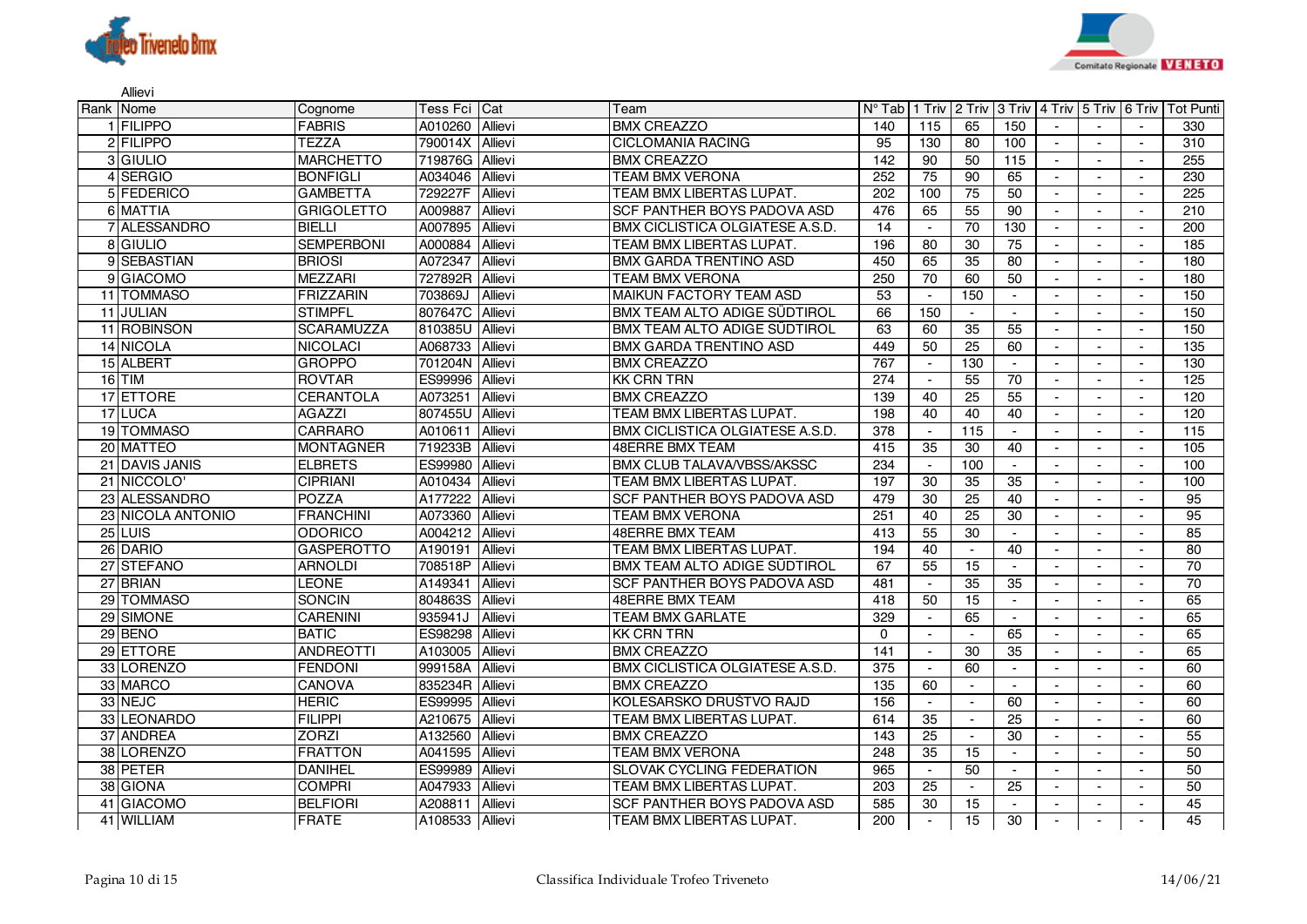



| 43 ZENO      | <b>TEDIOLI</b>    | A041520 Allievi             | <b>TEAM BMX VERONA</b>                | 249 | 25 | 15 |    |  | 40 |
|--------------|-------------------|-----------------------------|---------------------------------------|-----|----|----|----|--|----|
| 43 LEONARDO  | <b>ORTOMBINA</b>  | A228330 Allievi             | <b>ICICLOMANIA RACING</b>             | 964 | 25 | 15 |    |  | 40 |
| 43 LORENZO   | <b>ID'URSO</b>    | <b>814613Q Allievi</b>      | 48ERRE BMX TEAM                       | 414 |    | 40 |    |  | 40 |
| 43 FRANCESCO | <b>BATTISTONI</b> | A118135 Allievi             | <b>JUST BMX ASD</b>                   | 565 |    | 40 |    |  | 40 |
| 43 DAUPARAS  | <b>ARTURAS</b>    | ET00005 Allievi             | <b>ILITHUANIAN CYCLING FEDERATION</b> | 863 |    | 40 |    |  | 40 |
| 48 TIMOTHY   | <b>SIGNORELLI</b> | A094840 Allievi             | <b>ITEAM BMX LIBERTAS LUPAT.</b>      | 195 |    |    | 35 |  | 35 |
| 49 GIACOMO   | <b>FONGARO</b>    | A161342 Allievi             | <b>BMX CREAZZO</b>                    | 651 |    |    | 25 |  | 25 |
| 50 GIOVANNI  | <b>ICASLINI</b>   | A <sub>152645</sub> Allievi | <b>TEAM BMX GARLATE</b>               | 330 |    | 15 |    |  |    |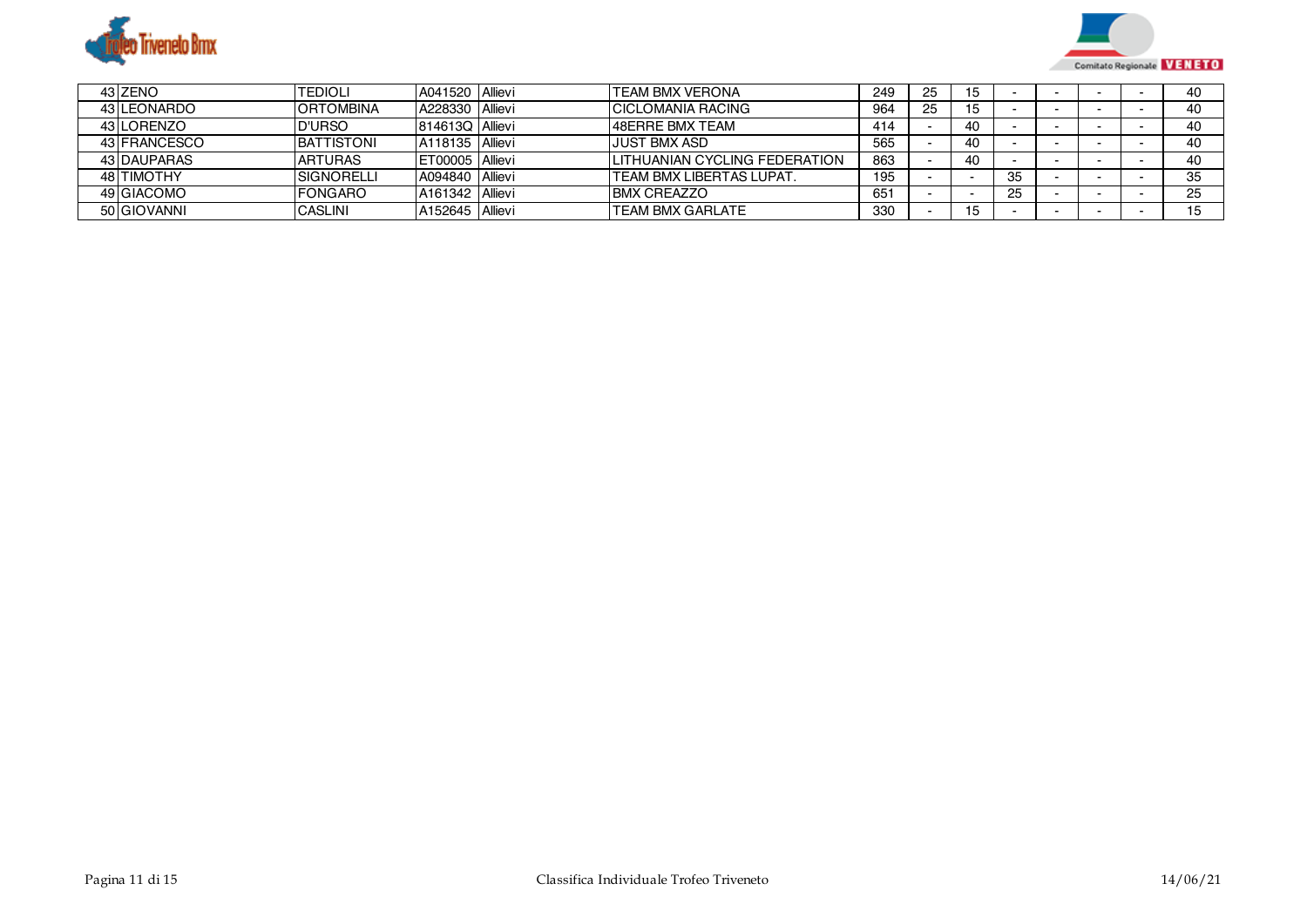



## Donne Allieve

| Rank Nome     | Cognome            | <b>Tess Fci ICat</b> |                                | Team                                | ∣N°<br>Tabl |    |     |    |  | I Triv   2 Triv   3 Triv   4 Triv   5 Triv   6 Triv   Tot Punti |
|---------------|--------------------|----------------------|--------------------------------|-------------------------------------|-------------|----|-----|----|--|-----------------------------------------------------------------|
| 1 I ANNA      | <b>IGRIGOLETTO</b> |                      | LA102296 Donne Allieve         | <b>ISCF PANTHER BOYS PADOVA ASD</b> | 32          | 35 | 115 | 30 |  | 180                                                             |
| 2 DOMINIKA    | MANIKOVÁ           |                      | <b>IES99990 IDonne Allieve</b> | <b>ISLOVAK CYCLING FEDERATION</b>   | 16          |    | 150 |    |  | 150                                                             |
| 3 ALESSIA     | <b>IMARANO</b>     |                      | <b>813619V Donne Allieve</b>   | <b>48ERRE BMX TEAM</b>              | 30          |    | 130 |    |  | 130                                                             |
| 4 SOFIA MARIA | <b>DRAGONE</b>     |                      | A035853 Donne Allieve          | ITEAM BMX LIBERTAS LUPAT.           | 23          | 30 | 90  |    |  | 120                                                             |
| 5 MARIKA      | <b>GAIAZZI</b>     |                      | A098814 Donne Allieve          | IA.S. BESNATE A.S.D.                | 25          |    | 100 |    |  | 10 <sub>C</sub>                                                 |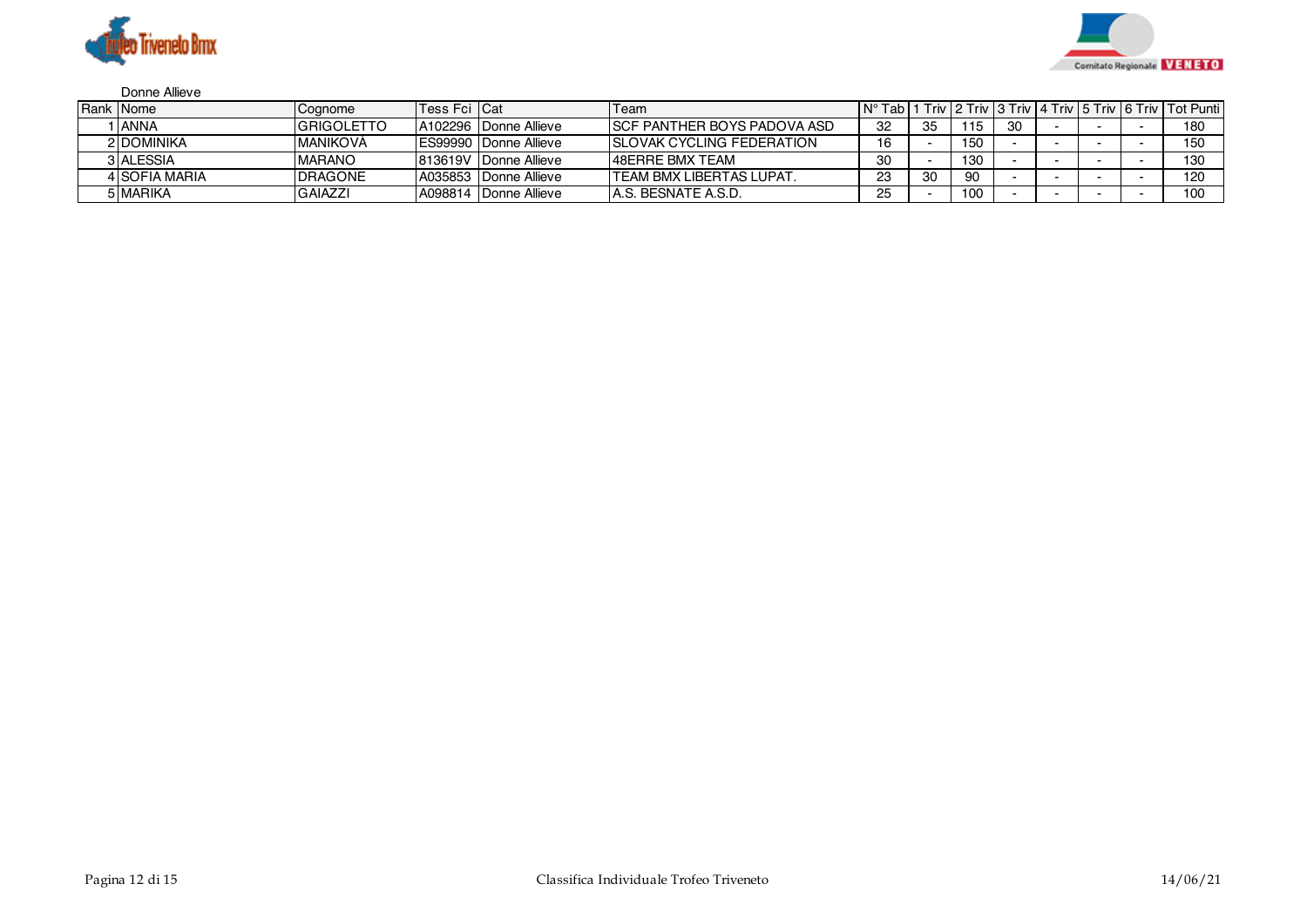



Master 17+

| Rank Nome         | Cognome           | Tess Fci Cat |                      | Team                                   | $N^{\circ}$ Tab |     |                          |     |  | 1 Triv 2 Triv 3 Triv 4 Triv 5 Triv 6 Triv Tot Punti |
|-------------------|-------------------|--------------|----------------------|----------------------------------------|-----------------|-----|--------------------------|-----|--|-----------------------------------------------------|
| <b>AXEL</b>       | <b>MARTINELLO</b> |              | 995269D Master 17-18 | <b>BMX CREAZZO</b>                     | 532             | 130 | 130                      | 130 |  | 390                                                 |
| 2 MATTIA          | <b>BONINI</b>     |              | 625774B Master 25+   | <b>CICLOMANIA RACING</b>               | 926             | 150 | 70                       | 150 |  | 370                                                 |
| 3 FRANCESCO       | <b>ANNECHINI</b>  |              | 867299B Master 19-24 | <b>CICLOMANIA RACING</b>               | 105             | 115 | 80                       | 100 |  | 295                                                 |
| 4 MATTIA          | <b>FALAVIGNA</b>  | 574121J      | Master 25+           | <b>CICLOMANIA RACING</b>               | 108             | 100 | 100                      | 50  |  | 250                                                 |
| 5 STEFANO         | <b>SINICO</b>     | 975784V      | Master 17-18         | <b>BMX CREAZZO</b>                     | 151             | 80  | 60                       | 80  |  | 220                                                 |
| 6 EDOARDO         | <b>MURARI</b>     |              | 790030B Master 17-18 | <b>CICLOMANIA RACING</b>               | $\overline{97}$ | 90  | 55                       | 65  |  | 210                                                 |
| 7 JACOPO          | <b>TURATO</b>     |              | 781255G Master 19-24 | <b>SCF PANTHER BOYS PADOVA ASD</b>     | 486             | 70  | 65                       | 55  |  | 190                                                 |
| 7 NICOLA          | <b>ORIENTALE</b>  |              | A010436 Master 17-18 | TEAM BMX LIBERTAS LUPAT.               | 206             | 65  | 75                       | 50  |  | 190                                                 |
| 9 FRANCESCO       | <b>ZANOLI</b>     |              | A077935 Master 19-24 | <b>CICLOMANIA RACING</b>               | 102             | 50  | 50                       | 65  |  | 165                                                 |
| 10 EDOARDO        | <b>FRIZZO</b>     |              | 977853U Master 17-18 | <b>BMX CREAZZO</b>                     | 150             |     | 90                       | 70  |  | 160                                                 |
| 11 LORENZO        | <b>DEL PAPA</b>   | 975787Y      | Master 17-18         | <b>BMX CREAZZO</b>                     | 147             |     | 65                       | 90  |  | 155                                                 |
| 12 SEBASTIÁN      | <b>SULKA</b>      |              | ES99992 Master 19-24 | <b>SLOVAK CYCLING FEDERATION</b>       | 26              |     | 150                      |     |  | 150                                                 |
| 12 LUCA           | <b>NOVENTA</b>    |              | 969311C Master 19-24 | <b>BMX CREAZZO</b>                     | 154             | 60  | 30                       | 60  |  | 150                                                 |
| 14 ALESSIO        | <b>BUDELLI</b>    |              | 893427E Master 19-24 | <b>MAIKUN FACTORY TEAM ASD</b>         | 55              |     | 115                      |     |  | 115                                                 |
| 14 MARCO          | <b>BUTTURINI</b>  |              | 864528V Master 19-24 | <b>CICLOMANIA RACING</b>               | 299             |     |                          | 115 |  | 115                                                 |
| 16 FILIPPO        | <b>CHIERICATI</b> |              | A077142 Master 19-24 | <b>CICLOMANIA RACING</b>               | 101             | 65  | 35                       |     |  | 100                                                 |
| 16 TOMMASO        | <b>RINALDI</b>    |              | A102965 Master 17-18 | <b>BMX CREAZZO</b>                     | 148             |     | 40                       | 60  |  | 100                                                 |
| 18 DAVIDE         | <b>GALLI</b>      |              | 881333K Master 19-24 | BMX TEAM ALTO ADIGE SÜDTIROL           | 676             | 55  | 40                       |     |  | 95                                                  |
| 19 MATTEO         | <b>CAPPELLARO</b> |              | 796192R Master 25+   | <b>CARISMA TEAM</b>                    | 393             | 50  | 35                       |     |  | 85                                                  |
| 20 ALBERTO        | <b>MERLIN</b>     |              | 826119M Master 19-24 | SCF PANTHER BOYS PADOVA ASD            | 487             | 75  | $\overline{\phantom{a}}$ |     |  | 75                                                  |
| 20 PAOLO          | <b>STORTI</b>     |              | A073373 Master 17-18 | <b>BMX CREAZZO</b>                     | 149             |     | $\blacksquare$           | 75  |  | 75                                                  |
| 22 ALESSIO        | <b>RONCHETTI</b>  |              | 701156D Master 19-24 | <b>BMX CICLISTICA OLGIATESE A.S.D.</b> | 384             |     | 60                       |     |  | 60                                                  |
| 22 BADREDDINE     | LAMRAFEH          |              | A136856 Master 25+   | <b>CICLOMANIA RACING</b>               | 107             | 60  |                          |     |  | 60                                                  |
| 24 ALESSANDRO     | LIUT              | 929827J      | Master 19-24         | <b>48ERRE BMX TEAM</b>                 | 422             |     | 55                       |     |  | 55                                                  |
| 24 GABRIEL        | <b>GHIRARDINI</b> |              | 846272A Master 25+   | BMX TEAM ALTO ADIGE SÜDTIROL           | 743             | 55  | $\blacksquare$           |     |  | $\overline{55}$                                     |
| 24 NICHOLAS       | <b>PIERIPOLLI</b> |              | 924255X Master 19-24 | <b>BMX CREAZZO</b>                     | 157             |     |                          | 55  |  | 55                                                  |
| 27 MICHAEL        | UBERTI            | A199891      | Master 25+           | <b>BMX CREAZZO</b>                     | 575             |     | 50                       |     |  | 50                                                  |
| 28 GIULIO         | <b>FRENGUELLI</b> |              | 801319D Master 19-24 | <b>JUST BMX ASD</b>                    | 567             |     | 40                       |     |  | 40                                                  |
| 28 PIERGIORGIO    | <b>ACQUARELLI</b> |              | A118313 Master 19-24 | <b>JUST BMX ASD</b>                    | 569             |     | 40                       |     |  | 40                                                  |
| 30 ELIA FRANCESCO | <b>NALDI</b>      | A015651      | Master 17-18         | A.S. BESNATE A.S.D.                    | 290             |     | 35                       |     |  | 35                                                  |
| 30 KRISTÍNA       | <b>MADARÁSOVÁ</b> | ES99991      | Donne Master 19-24   | <b>ISLOVAK CYCLING FEDERATION</b>      | 4               |     | 35                       |     |  | 35                                                  |
| 32 ANDREA         | <b>RONCHETTI</b>  |              | 719676P Master 17-18 | <b>BMX CICLISTICA OLGIATESE A.S.D.</b> | 380             |     | 30                       |     |  | 30                                                  |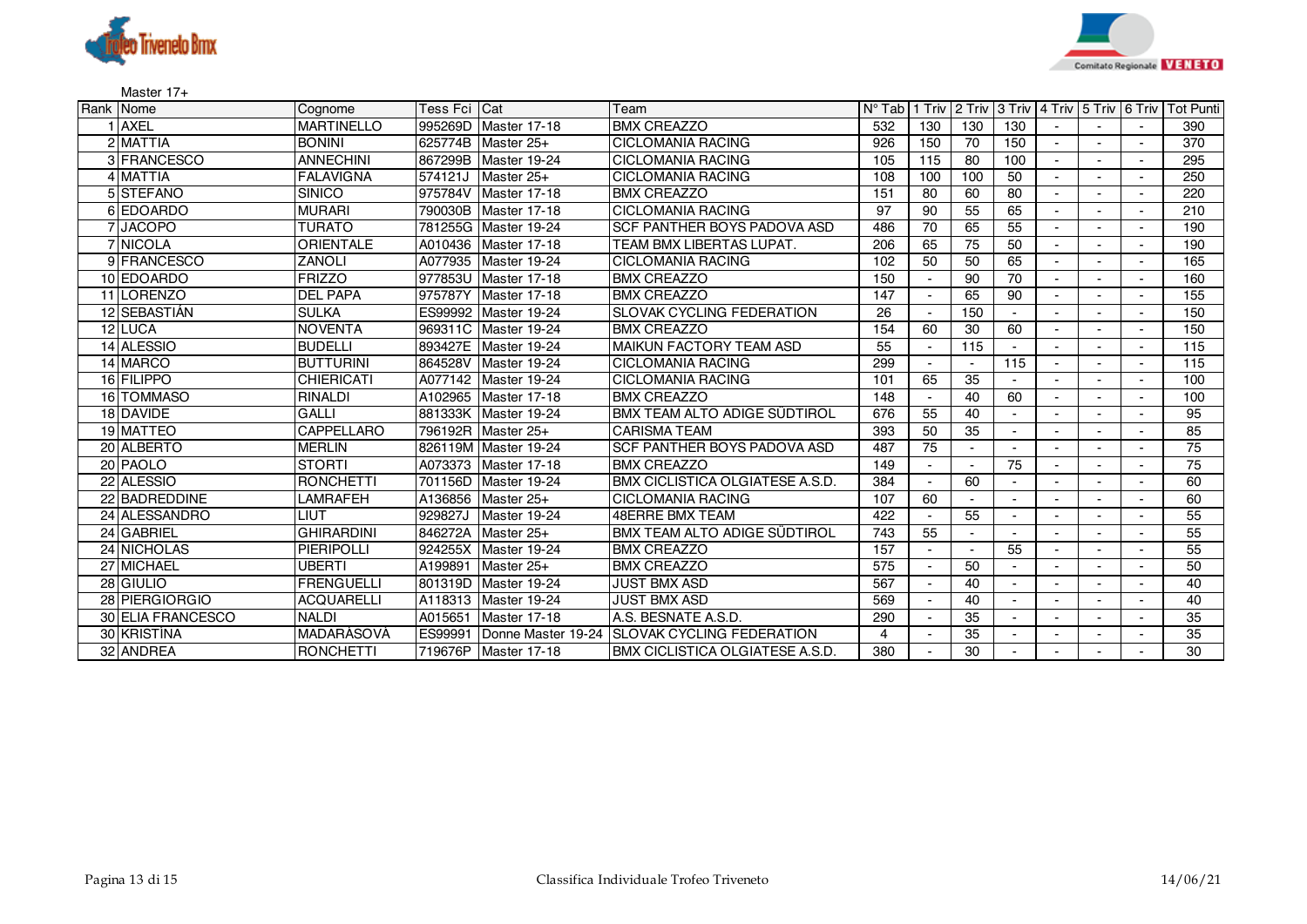



Classifica Cruiser Open 13+

| Rank Nome |                    | Cognome                            | Tess Fci ICat |                       | Team                                   |     |                          |                 |                 |                          |                          |                          | N° Tabl 1 Triv   2 Triv   3 Triv   4 Triv   5 Triv   6 Triv   Tot Punti |
|-----------|--------------------|------------------------------------|---------------|-----------------------|----------------------------------------|-----|--------------------------|-----------------|-----------------|--------------------------|--------------------------|--------------------------|-------------------------------------------------------------------------|
|           | 1 MARCO            | <b>GAULE</b>                       |               | A122013 Cruiser 40+   | <b>CICLOMANIA RACING</b>               | 807 | 150                      | 130             | 115             |                          |                          |                          | 395                                                                     |
|           | 2 JACOPO           | <b>MENIN</b>                       |               | 901216S Cruiser 17-29 | SCF PANTHER BOYS PADOVA ASD            | 875 | 130                      | 115             | 100             | $\sim$                   | $\sim$                   | $\sim$                   | 345                                                                     |
|           | 3 MANUEL           | <b>SCHIAVO</b>                     | A153295       | Cruiser 30-39         | <b>FOX TEAM</b>                        | 834 | $\sim$                   | 150             | 130             | $\blacksquare$           | $\sim$                   | $\sim$                   | 280                                                                     |
|           | 4 MATTEO           | <b>CAPPELLARO</b>                  |               | 796192R Cruiser 40+   | <b>CARISMA TEAM</b>                    | 897 | $\overline{70}$          | 60              | 75              |                          | $\overline{\phantom{a}}$ | $\blacksquare$           | 205                                                                     |
|           | 5 CRISTIAN         | CARRARO                            | A111482       | Cruiser 40+           | <b>BMX CREAZZO</b>                     | 816 | 100                      | 35              | 65              |                          |                          |                          | 200                                                                     |
|           | 6 PIERO            | <b>PIOVESAN</b>                    |               | 355373J Cruiser 30-39 | SCF PANTHER BOYS PADOVA ASD            | 878 | $\sim$                   | 90              | 90              | $\sim$                   | $\sim$                   | $\overline{\phantom{a}}$ | 180                                                                     |
|           | 7 LUCA             | <b>BROGGIO</b>                     | A136066       | Cruiser 40+           | TEAM BMX LIBERTAS LUPAT.               | 836 | 75                       | 30              | 55              | $\sim$                   |                          | $\blacksquare$           | 160                                                                     |
|           | 8 GINO             | <b>CAODURO</b>                     | A136942       | Cruiser 40+           | <b>BMX CREAZZO</b>                     | 828 | 115                      | 40              |                 |                          |                          |                          | 155                                                                     |
|           | 8 VITTORIO         | <b>SARTORI</b>                     | A000347       | Cruiser 40+           | <b>BMX CREAZZO</b>                     | 892 |                          | 75              | 80              |                          |                          |                          | 155                                                                     |
|           | 10 JACOPO          | <b>TURATO</b>                      |               | 781255G Cruiser 17-29 | SCF PANTHER BOYS PADOVA ASD            | 935 |                          | $\blacksquare$  | 150             |                          |                          |                          | 150                                                                     |
|           | 10 NICCOLO         | <b>MENIN</b>                       |               | 901218C Cruiser 17-29 | SCF PANTHER BOYS PADOVA ASD            | 874 | $\overline{\phantom{a}}$ | 80              | 70              | $\sim$                   | $\overline{a}$           | $\sim$                   | 150                                                                     |
|           | 12 ROBERTA         | <b>GOLIN</b>                       | A211151       | Cruiser Donne         | <b>BMX CREAZZO</b>                     | 906 | 65                       | 25              | 50              |                          |                          |                          | 140                                                                     |
|           | 13 ALESSANDRO      | LENA                               | A167300       | Cruiser 40+           | <b>48ERRE BMX TEAM</b>                 | 869 | 90                       | $\sim$          | 40              |                          | $\sim$                   |                          | 130                                                                     |
|           | 14 MARCO           | <b>GENNARI</b>                     |               | A163572 Cruiser 40+   | <b>BMX CREAZZO</b>                     | 826 | 80                       | 40              |                 |                          |                          |                          | 120                                                                     |
|           | 15 EDOARDO         | <b>MOSCHIN</b>                     | A224520       | Cruiser 17-29         | SCF PANTHER BOYS PADOVA ASD            | 933 | $\overline{\phantom{a}}$ | 50              | 60              | $\sim$                   | $\sim$                   | $\sim$                   | 110                                                                     |
|           | 15 MATTEO          | <b>MORELLO</b>                     | A226486       | Cruiser 40+           | SCF PANTHER BOYS PADOVA ASD            | 932 |                          | $\overline{55}$ | $\overline{55}$ |                          |                          | $\blacksquare$           | 110                                                                     |
|           | 17 SIMONE          | <b>DEL TONGO</b>                   | A154745       | Cruiser 40+           | SCF PANTHER BOYS PADOVA ASD            | 880 | $\sim$                   | 65              | 40              | $\sim$                   | $\sim$                   | $\sim$                   | $\frac{105}{2}$                                                         |
|           | 18 FRANCESCO       | <b>DERME</b>                       |               | 684794U Cruiser 17-29 | SCF PANTHER BOYS PADOVA ASD            | 876 |                          | 100             |                 |                          |                          |                          | 100                                                                     |
|           | 18 MARCO           | SGARABOTTOLO A175315 Cruiser 30-39 |               |                       | SCF PANTHER BOYS PADOVA ASD            | 879 | $\sim$                   | 40              | 60              | $\sim$                   | $\sim$                   | $\overline{\phantom{a}}$ | 100                                                                     |
|           | 18 DIEGO           | <b>FUSARI</b>                      | A136071       | Cruiser 40+           | TEAM BMX LIBERTAS LUPAT.               | 840 | 60                       | $\blacksquare$  | 40              | $\sim$                   |                          | $\blacksquare$           | 100                                                                     |
|           | <b>18 NIKI</b>     | <b>BROGGIO</b>                     | A153292       | Cruiser 17-29         | TEAM BMX LIBERTAS LUPAT.               | 832 | 65                       | $\sim$          | 35              |                          | $\blacksquare$           |                          | 100                                                                     |
|           | 22 FRANCESCO       | <b>MAULE</b>                       | A062071       | Cruiser 40+           | <b>BMX CREAZZO</b>                     | 823 |                          | $\overline{70}$ |                 |                          |                          |                          | $\overline{70}$                                                         |
|           | 22 ROBERTO         | <b>SATTIN</b>                      | A148720       | Cruiser 40+           | SCF PANTHER BOYS PADOVA ASD            | 881 |                          | 30              | 40              |                          |                          |                          | $\overline{70}$                                                         |
|           | 24 OSCAR           | TAMI                               | A115991       | Cruiser 40+           | <b>TEAM BMX GARLATE</b>                | 848 |                          | 65              | $\sim$          | $\sim$                   |                          | $\sim$                   | 65                                                                      |
|           | 24 SAMUEL          | <b>NORO</b>                        | A136906       | Cruiser 40+           | <b>BMX CREAZZO</b>                     | 819 |                          | $\sim$          | 65              |                          |                          |                          | 65                                                                      |
|           | 26 FLAVIO          | CASTELNUOVO                        | A113321       | Cruiser 40+           | <b>BMX CICLISTICA OLGIATESE A.S.D.</b> | 862 |                          | 60              | $\sim$          |                          | $\overline{\phantom{a}}$ | $\overline{a}$           | 60                                                                      |
|           | 27 MATTIA          | CASTELNUOVO                        | A098640       | Cruiser Esordienti    | <b>BMX CICLISTICA OLGIATESE A.S.D.</b> | 857 |                          | 55              |                 |                          |                          |                          | 55                                                                      |
|           | 28 VITTORIO        | LOLLO                              | A173786       | Cruiser 17-29         | <b>TEAM LASALAMACCHINE</b>             | 936 | $\sim$                   | 50              | $\sim$          | $\sim$                   | $\sim$                   | $\sim$                   | 50                                                                      |
|           | 28 ALESSANDRO      | <b>FREGUGLIA</b>                   | A187404       | Cruiser 40+           | BMX TEAM ALTO ADIGE SÜDTIROL           | 911 |                          | $\blacksquare$  | 50              |                          |                          |                          | 50                                                                      |
|           | 28 CECILIA         | <b>ELERDINI</b>                    | A177217       | <b>Cruiser Donne</b>  | SCF PANTHER BOYS PADOVA ASD            | 931 | $\overline{\phantom{a}}$ | 15              | 35              | $\sim$                   | $\sim$                   | $\blacksquare$           | 50                                                                      |
|           | 31 GIOVANNI        | <b>BERTO</b>                       |               | 980458G Cruiser 30-39 | SCF PANTHER BOYS PADOVA ASD            | 877 |                          | 40              |                 |                          |                          |                          | 40                                                                      |
|           | 32 MIRKO           | <b>CESCATO</b>                     | A034491       | Cruiser 40+           | <b>BMX CREAZZO</b>                     | 818 | $\overline{\phantom{a}}$ | 35              | $\sim$          | $\sim$                   | $\sim$                   | $\sim$                   | 35                                                                      |
|           | 32 LORENZO         | <b>ROVELLI</b>                     | A029039       | Cruiser 40+           | <b>TEAM BMX GARLATE</b>                | 849 |                          | 35              | $\sim$          | $\blacksquare$           |                          |                          | 35                                                                      |
|           | 32 MICHELE         | <b>NORDIO</b>                      | A123123       | Cruiser 40+           | TEAM LASALAMACCHINE                    | 937 | $\overline{\phantom{a}}$ | 35              | $\sim$          |                          | $\sim$                   | $\blacksquare$           | 35                                                                      |
|           | 35 ANDREA          | <b>CAMPORESE</b>                   | A192339       | Cruiser 40+           | SCF PANTHER BOYS PADOVA ASD            | 898 |                          | $\overline{30}$ |                 |                          |                          |                          | 30                                                                      |
|           | 35 DIEGO           | <b>MENEGUZZO</b>                   | A211154       | Cruiser 40+           | <b>BMX CREAZZO</b>                     | 907 |                          | 30              | $\sim$          |                          | $\overline{a}$           |                          | 30                                                                      |
|           | 37 NOEMI           | LADISA                             | A202333       | <b>Cruiser Donne</b>  | <b>CHUNK - NORTHGROUP TEAM</b>         | 921 |                          | 25              | $\sim$          | $\sim$                   |                          |                          | 25                                                                      |
|           | 37 MICHELE         | <b>GUARIGLIA</b>                   | A062284       | Cruiser 40+           | BMX CICLISTICA OLGIATESE A.S.D.        | 864 | $\overline{\phantom{a}}$ | 25              | $\sim$          |                          | $\overline{a}$           |                          | $\overline{25}$                                                         |
|           | 37 MIRKO           | <b>TURETTA</b>                     | A163571       | Cruiser 40+           | <b>BMX CREAZZO</b>                     | 815 |                          | 25              | $\sim$          | $\overline{\phantom{a}}$ |                          |                          | 25                                                                      |
|           | 40 SERENA GIOVANNA | <b>MOTTERLE</b>                    | A211270       | Cruiser Donne         | <b>BMX CREAZZO</b>                     | 904 |                          | 15              |                 |                          |                          |                          | 15                                                                      |
|           | 40 MARGHERITA      | <b>OMETTO</b>                      |               | A226479 Cruiser Donne | SCF PANTHER BOYS PADOVA ASD            | 934 |                          | 15              |                 | $\sim$                   | $\sim$                   | $\sim$                   | 15                                                                      |